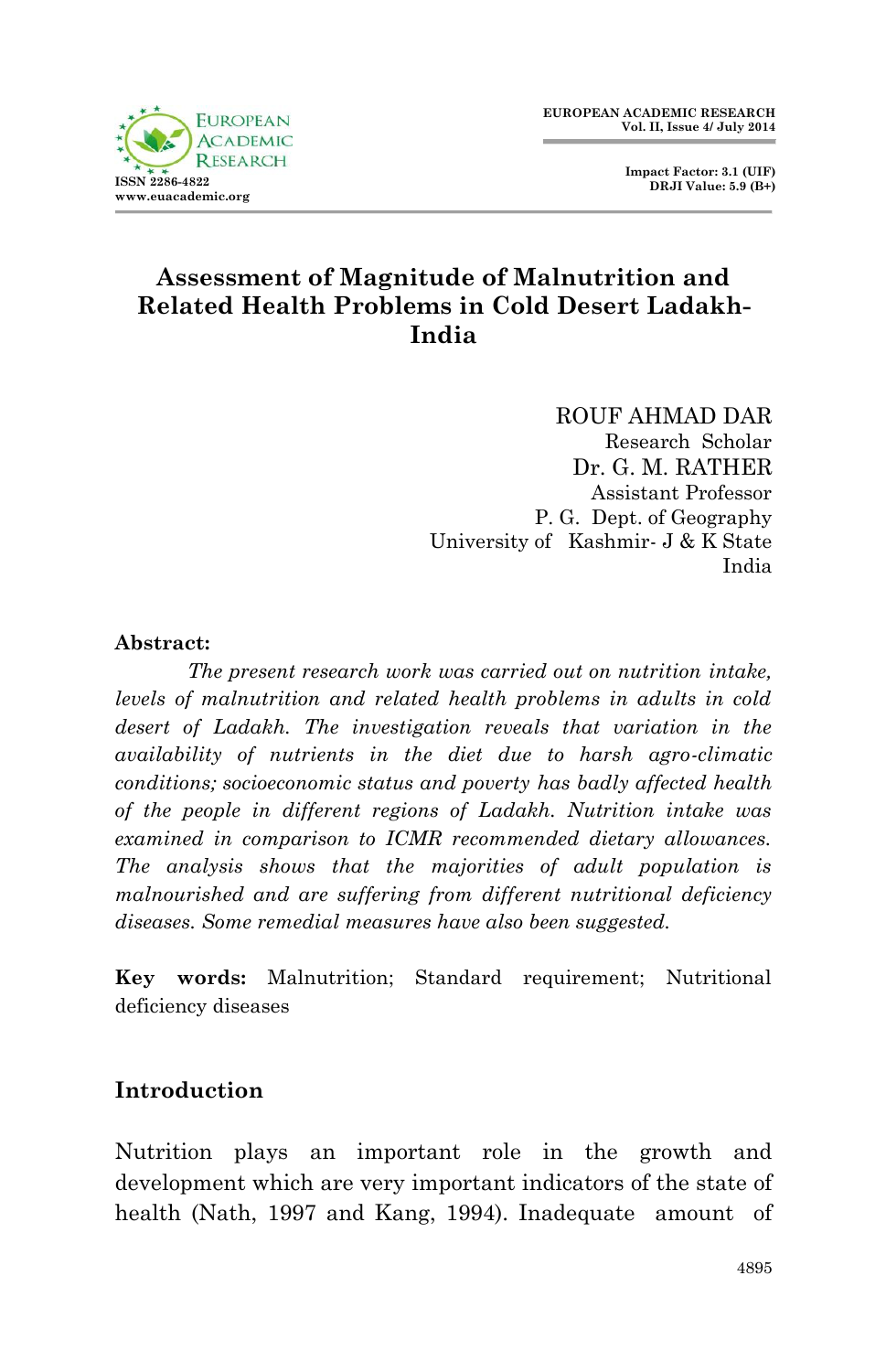nutrients in diet in comparison to Indian Council of Medical Research (ICMR) recommended dietary allowances leads to malnutrition and under nutrition ( Doshi,1995) , which in-turn leads to not only low growth, under nutrition weight, increased risk of infectious diseases and deficiency diseases but also has a negative effect upon mental development (Verhasselt, 1997 and Mishra, 1985), poorer psychomotor development and fine motor skills, interact less frequently in their environments and fail to acquire skills at normal rates (Grantham, 1997). Malnutrition as a whole results in alteration of the basic metabolism of the body and leads various types of disorders in the body (Zutshl, 1988). Malnutrition continues to be a major public health problem throughout the developing world, particularly in southern Asia and sub-Saharan Africa. (Schofield, 1996 and FOA, 2004). Malnutrition produces dangerous weaknesses in the body, and lower resistance to all kinds of diseases organisms, more than half of the world's population suffers from nutritional deficiency. (Hussian, 2008).WHO cites malnutrition as the gravest single threat to the world's public health and estimates that about two third of the world population is struggling with conditions that make sickness and under nourishments the normal state of life (Bakshi, 1996). In India, 30 per cent of children are born with low birth weight and almost 50 percent remain underweight by the age of three (UNICEF, 2001). Besides income (Levinson, 1974) and life style and health related factors, socio-cultural, homographic health, ignorance, Poverty, Superstitions, traditional prejudices and frequent infections etc also contribute to the malnutrition and under nutrition (Chopra, 1989 and Henriets, 1981). Standard of nutrition varies from country to country and within regions of diverse agro– climatic conditions. Whatever standard is chosen, under nutrition and malnutrition is wide spread in India because of inadequate breast feeding and poor nutrition status (Jaffery, 1988). Several nutrition programmes have been launched by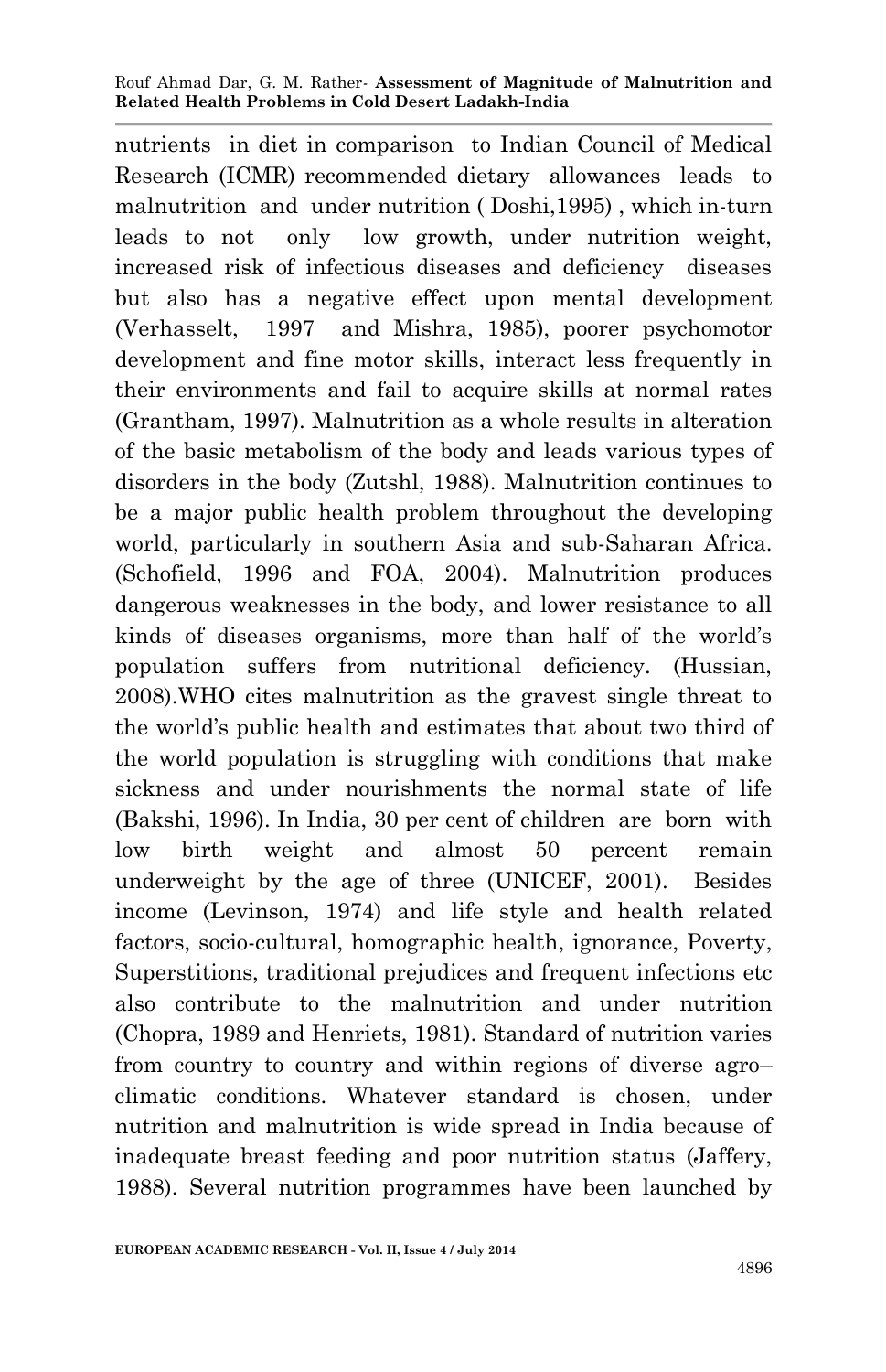the Government of India for the downtrodden sections of population in general and vulnerable sections of population in particular but these programmes have not been successful to raise the level of nutrition to the optimum level (Bagchi, 1994; Sachar and Gill 1993, Price, 1994). The incidence of endemic goiter in the mountains and sub-mountains regions is due to deficiency of Iodine in water and soil (Akhtar, 1980 & Zargar, 1997).So, the consideration of geographical factors in identification and assessment of deficiency diseases is very important (Patwardhan, 1966, Pelto, 1991). The present paper attempts to analyze not only the geographical distribution and assessment of magnitude of malnutrition as a health problem among the different regions of Ladakh but also attempts to identify the ecological causes that are directly or indirectly responsible.

# **Objectives of the study:**

The present research was carried out with the following objectives:

- 1- To examine regional variation in nutrition intake.
- 2- To find out levels of malnutrition in adults of Ladakh.
- 3- To analyze regional variation in incidence of nutritional deficiency diseases in Ladakh.
- 4- To provide a planning strategy for the development of human health in the area.

## **Overview of Literature:**

Impact of nutrition on health is not a recent approach in Medical geography but has attracted the attention of medical geographers for the last more than half a century, hence very good geographical literature is available regarding the nutrition and its health related aspects.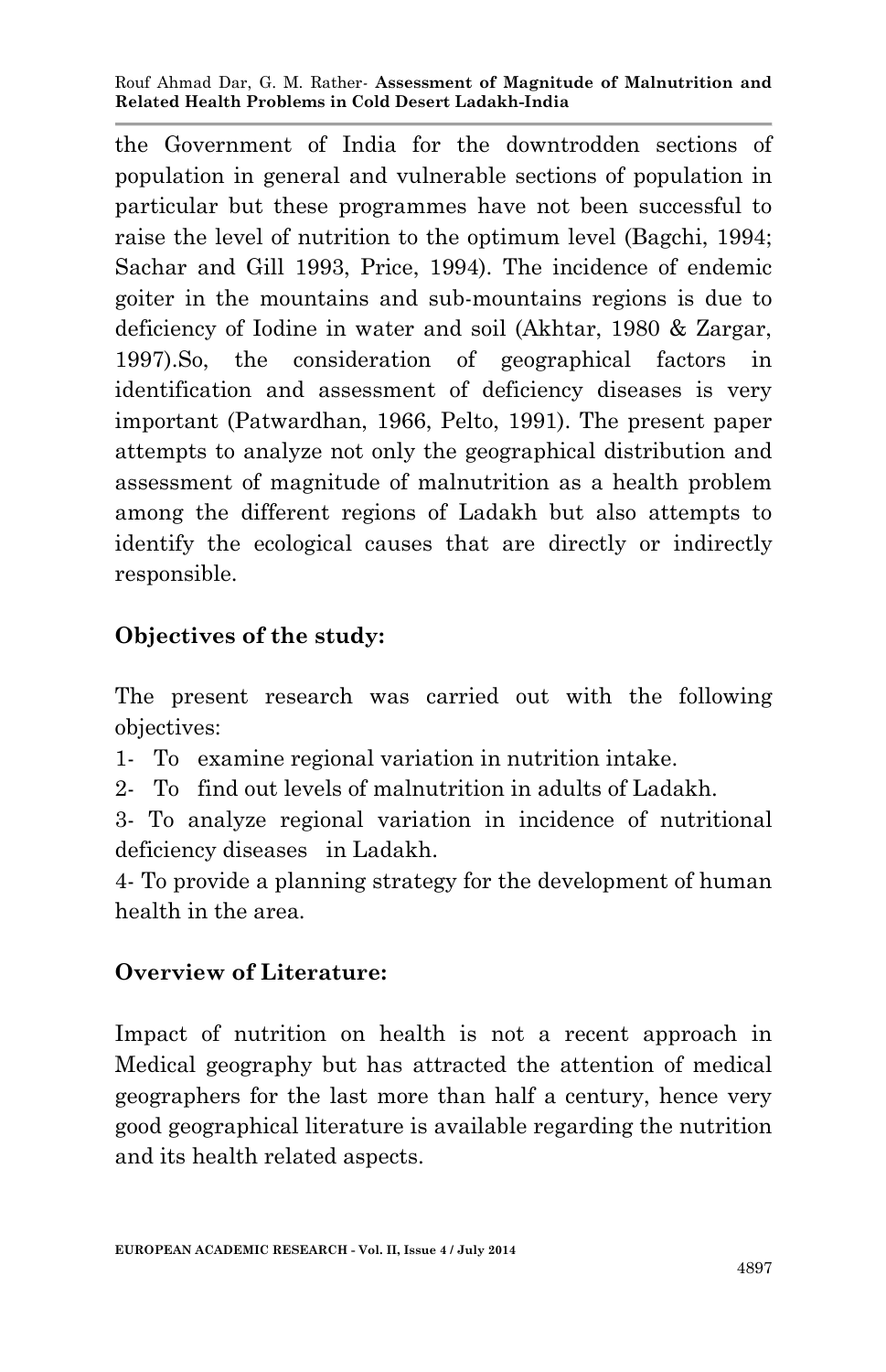McCarrison (1921) conducted a number of experiments to show relationship between diet and human physique and concluded a positive correlation between quality of food and weight, same was found by Sukhatme (1970),Gopalan (1970), Vasantha (1998) and Mahgoub, (2006) in their study show that malnutrition affects physical growth, morbidity, mortality, cognitive development, reproduction, poor mental performance, poorer psychomotor, psychological physical work capacity and other problems leading to various degrees of malnutrition and no tendency for them to catch-up in their mental function even of the same community, even after a period of two years. while Roa (1974) and Mishra (1985) stressed upon the rural urban variation of malnutrition and even urban slums and attributed it to lack of nutrients in the diet, poverty, ignorance about balanced diet, poor sanitation and hygiene that in their respective studies found that twenty six percent and twenty two percent PEM is more prevalent in rural areas as the urban. These findings were also supported by Tandon (1972) while analyzing the nutritional status in rural population of Kumaon Hill area and found substantially poor intake of proteins in sixty percent of the families, established wide prevalence of malnutrition. Rather (2004) identified that about twenty nine percent children are suffering from various deficiency disease and the average weight was less by  $3 \frac{1}{2}$  kg than the standard weigh recommended by ICMR in the hilly district of Gurez areas of J&K state Narasinga (1999) pointed out that PEM, Vitamin A deficiency; Anemia and Goiter especially among young children, women, and pregnant women were found most serious due to inadequate availability of protective foods and infective morbidity owing to poor environmental sanitation. Leading to prevalence of PCM in children 1-5 years of age in the form of Kwashiorkor and Marasmus and concluded that nearly a million children die every year due to PCM. Chatterjee (1976)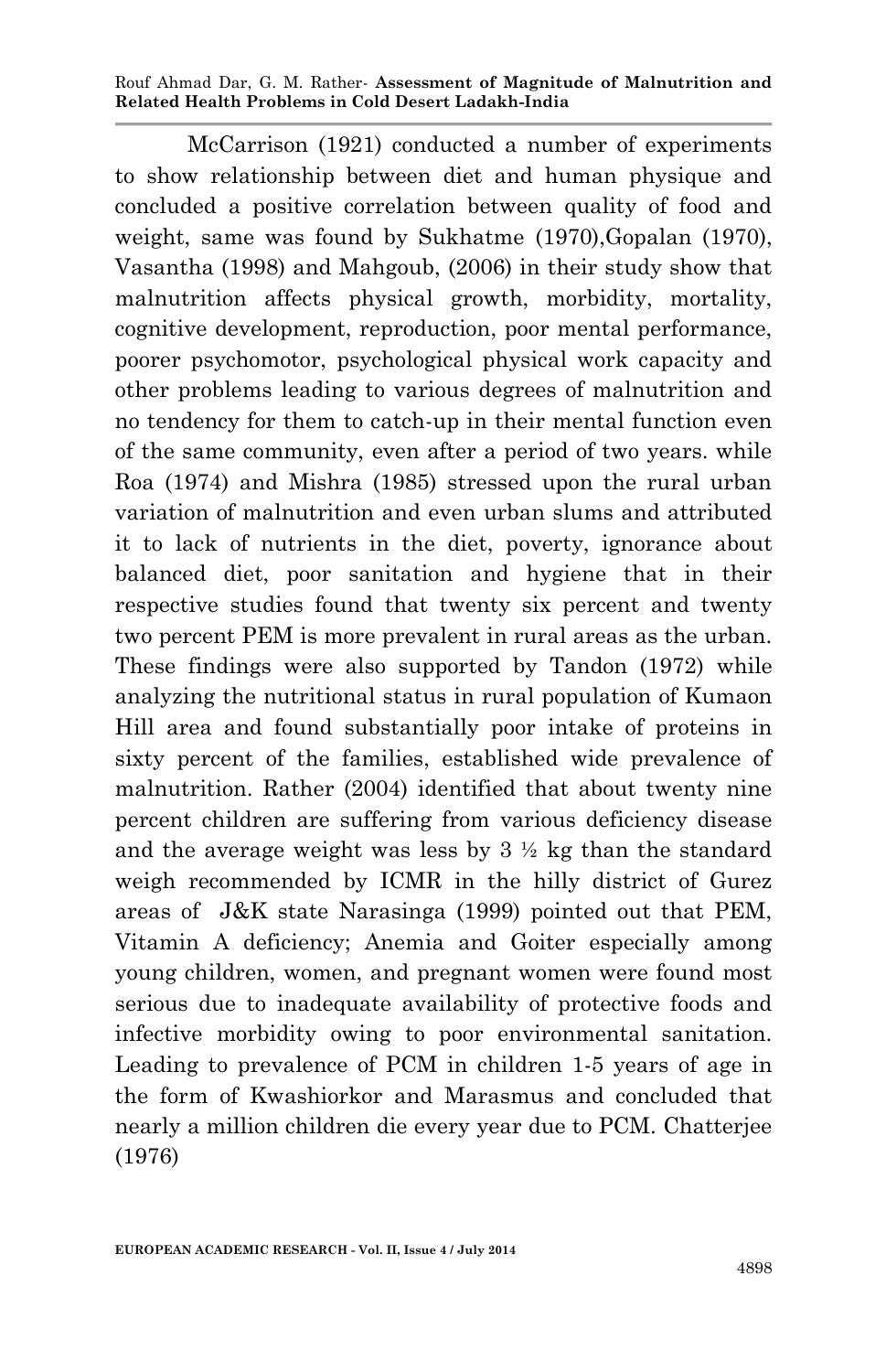Melinda Meade (1977) in his study revealed that the disease is the outcome of mal-adaptive interaction among population, Environment, and culture, which can be fully understood by the Learmonth (1982) study who have exposed positive relationship of cultural factors and the occurrence of Diseases in India and Freund's (1990) who revealed that most severely malnourished are either not brought to the health centre's even when they are accessible or are treated with traditional medicine when health facilities are inaccessible and the whole complex of social-cultural factors are responsible to high mortality. Sivaramakrishanan (1993) ascribed it to the influence of traditional medicine and of cultural belief. Akhtar (1981) found high prices most hazardous factors in zambis Lusaka. He concluded that forty percent of the residents consider high prices of food as most hazardous to health.

Aggarwal (1986) showed that infection tendency of the children and income of the family emerged as the foremost determinants of malnutrition. Subramanian (2004) investigated the effect of socioeconomic status (SES) and nutrition in India and concluded that under nutrition and over nutrition were epidemics of the impoverished and the affluent in India. Akhtar (1980) revealed that eighty percent of the preschool children in India suffer from Malnutrition due to poor socioeconomic status (SES) and lack of awareness about balanced diet that is why Agrahar (2005) stressed upon nutritional education is important in guiding the tribes of Meghalaya to a new milieu of food choices in particular and to India in general.

Zargar (1997) examined that 46.39 percent of the Population in Pulwama and 52.32 percent in Anantnag is the prevalence rate of goiter and confirmed that lack of Iodine in the diet was probably the cause of goiter. Mayer (2007) in his research paper, "Regional Analysis of Diet and Nutritional Anemia in Kashmir Valley", pointed out that the highest prevalence of anemia was found in Srinagar city with 6.5 percent followed by Anantnag with 6percent percent ,Pulwama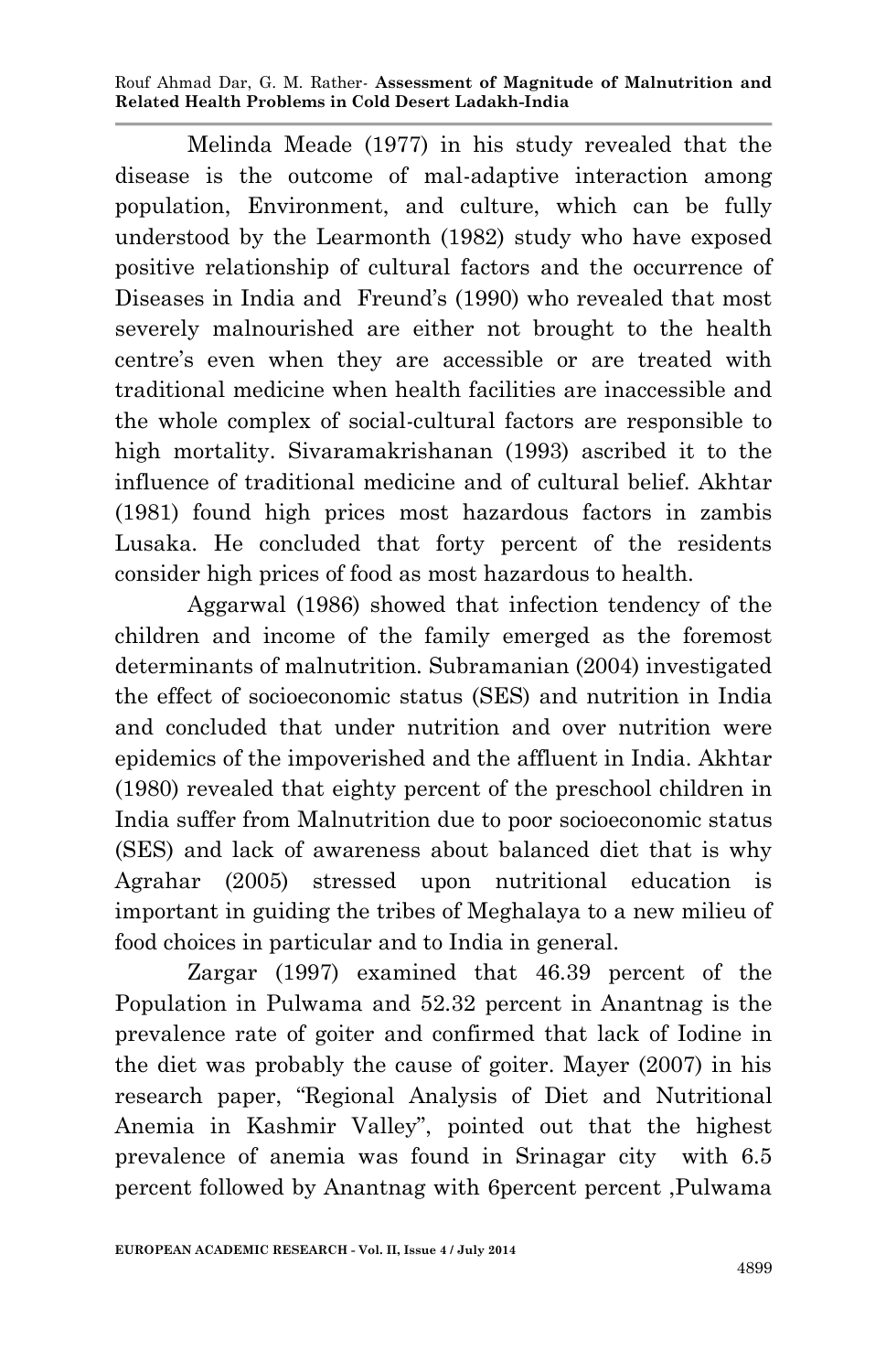with 5.5percent and Kupwara, Budgam and Baramulla with 5 percent,4.7 percent, 4.5 percent respectively. The main cause responsible was identified as diverse agricultural activities.

Dilip Kumar (2005) in Nutritional Status of Adolescent Girls in a Rural Area of North 24 Parganas, District West Bengal, found that prevalence of common nutritional deficiency disorders were anemia (44.8percent), dental caries (25.9percent), angular stomatitis (15.4percent) etc

Kumar, K. (1995) in a study in Peru revealed that higher rates of malnutrition were observed among children under the age of five living in mountainous areas (43.7 percent) suffered from acute malnutrition as compared to the national average of 36.5 percent for the same age group. Similarly, 13.4 percent of mountain children suffered from chronic malnutrition (stunted children) compared to a national average of 10.8 percent. Kuhnlein and Pelto (1997) also pointed out the same reasons of severe malnutrition among them poverty, poor food practices, low agricultural productivity, lack of awareness regarding balanced diet and nutritive values and diet diversification emerged as the foremost and Scrimshaw & Schürch (1998) *study on birth weight reduction at high altitudes* has shown discernible reduction of birth weight in babies born at high altitudes. Thus enriching the previous rationale. Chapagain, e tal. (2005) in their study, *"A Study on Nutritional Status of Under Five Jirel Children of Eastern Nepal"* revealed that among 309 children including 167 male and 142 female, 12.62 percent were severely malnourished. 37 percent were found having mild to moderate malnutrition, and attributed it with poor nutrition intake even of national averages. Jarnail Singh, & e,tal.(2010) in their research paper, *"Persisting Malnutrition in Chandigarh: Decadal Underweight Trends and Impact of ICDS Program"*, surveyed a total of 803 under-five children, 547 children between 12-23 months age, and 218 women with an infant child were studied and compared with another methodologically similar study (1997) from Chandigarh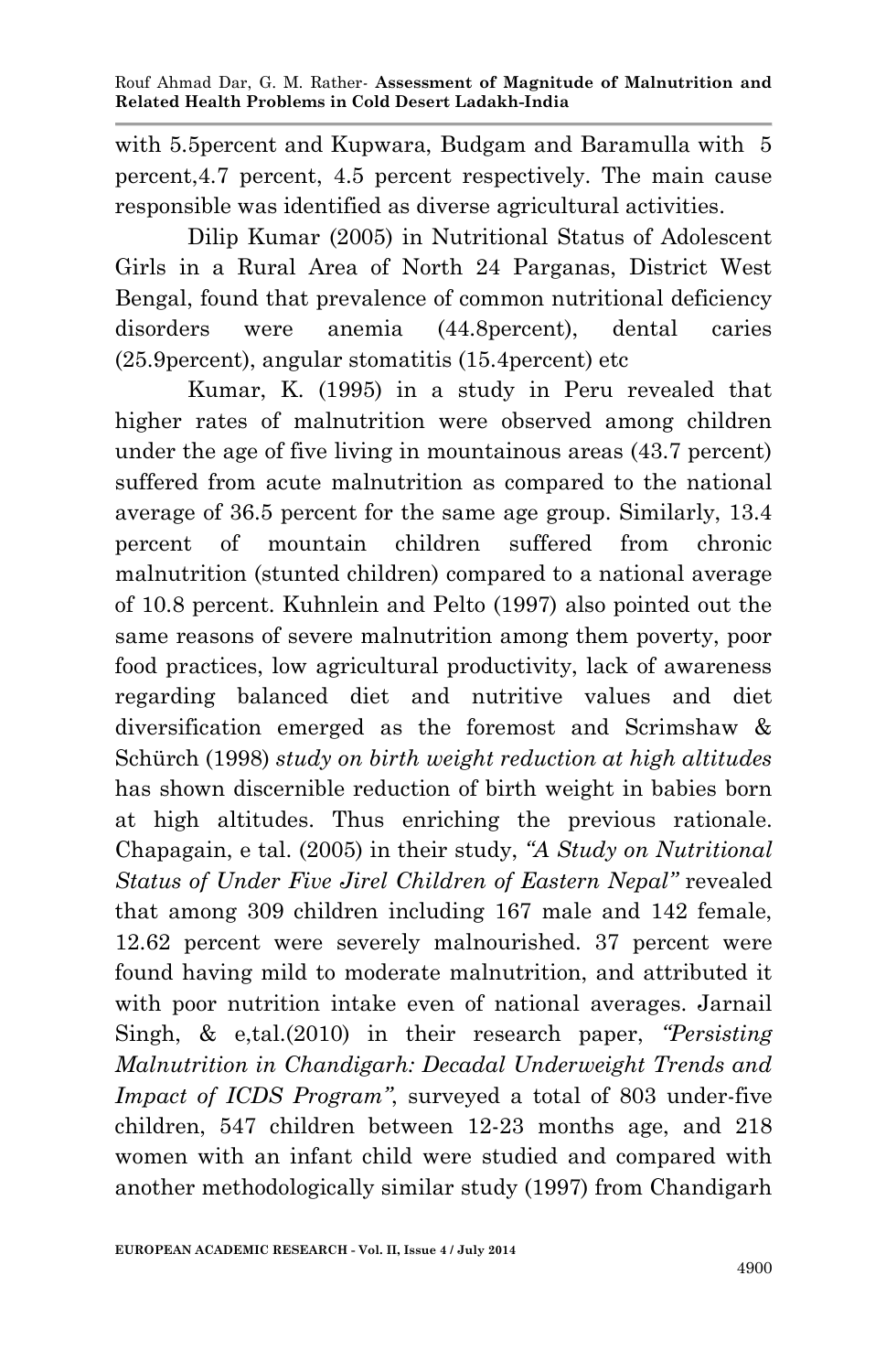and Reproductive and Child Health Rapid Household Survey (1998) to draw decadal trends, concluded that Prevalence of underweight among under-five children remained almost stagnant in the last one decade from 51.6percent (1997) to 50.4percent (2007). There was insignificant difference (P=0.3) in prevalence of underweight among children registered under ICDS program (52.1percent) and those not registered (48.4percent) in 2007. The other health and service provision indicators had mixed results in the past decade. The reason being Health services utilization was poorest in urban slums. Wengreen and Cara (2009) in their longitudinal observational on *change in diet, physical activity, and body weight among young-adults during the transition from high school to college*  found that The average BMI at the baseline assessment was 23.0 (standard deviation (SD) 3.8). This research provides further support for the implementation of education or other strategies aimed at helping young-adults entering college to achieve or maintain a healthy body weight. Monckeberg studied the groups living under poor socioeconomic conditions are showing low intellectual performance and correlation of animal protein calorie intake also observed the same relationship.

## **Study area**

Ladakh covering an area of about 85000 Km<sup>2</sup> constitutes almost 70 percent of geographical area of J&K state stretches between



320 26/ to 35 <sup>0</sup> 10/ N. latitude and 750 30/ to 790 10/ E. longitude. It is bounded on the north by China, in the east by Tibet, in the North West by Gilgit and Askardu and in south by Himachal Pradesh state of India. It is

a vast arid table land, located at an altitude of 8000 meters. It is deprived of vegetation and often been termed as the" Roof of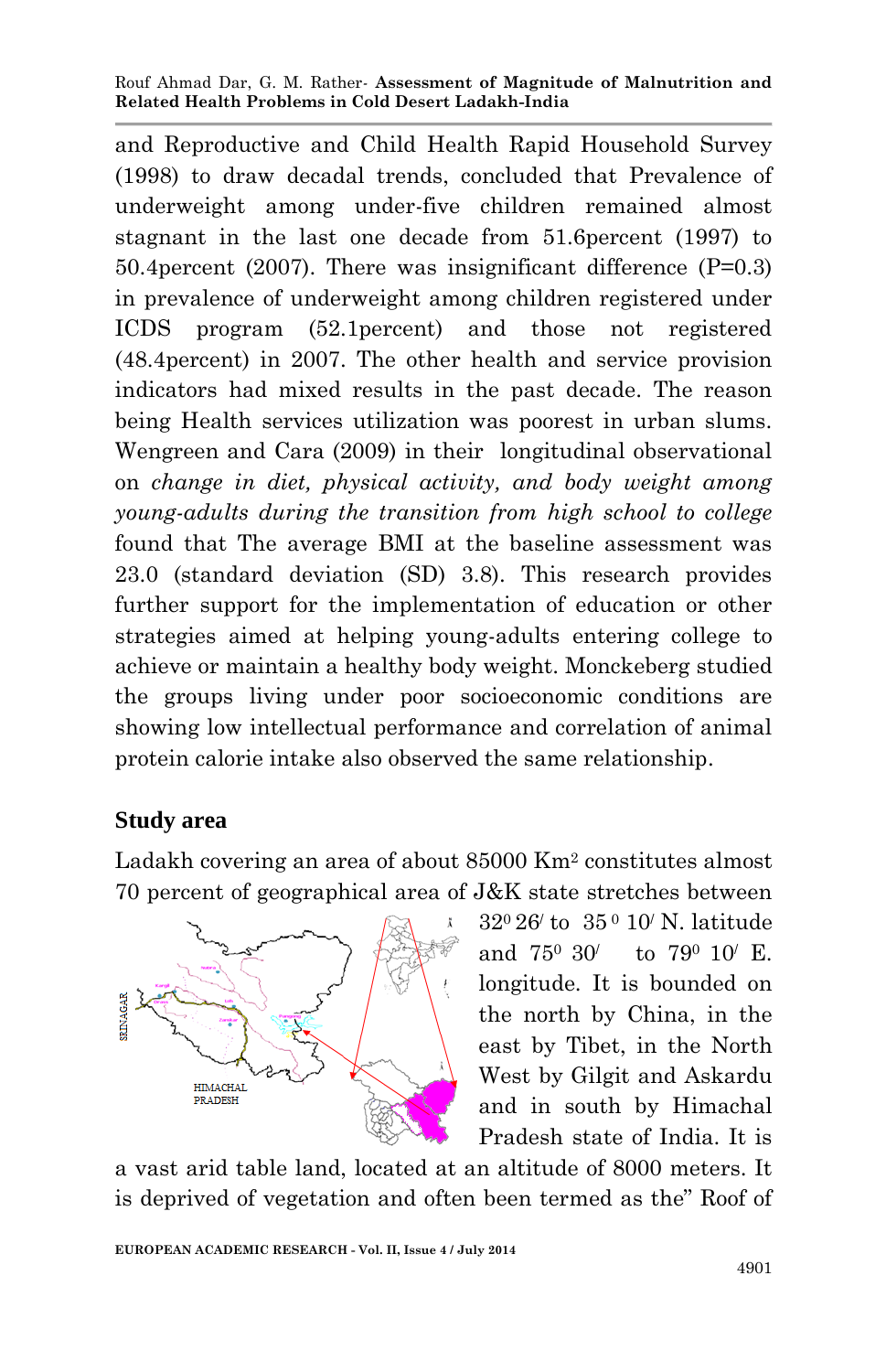the world" where people live at a height ranging between 2,800 to 5,000 meters above mean sea level. It is exceptionally cold and dry, with an annual rain fall ofless than 12 cm and temperature dropping to as low as -430C and making it second coldest place in the world. The area is inhabited by 1, 85,000 population as per 2001 Census and is dominated by Buddhist and Muslim population. The Buddhists and Muslims are found more or less equal in number with preponderance of Buddhist in north and east and Muslims to south and west.

The climate of ladakh is very cold, arid and dry. In

winter temperatures are extremely low. The mean maximum temperature is  $12.27$ <sup>o</sup>c and mean minimum temperature is -4.240c. Average annual rainfall 3.15 cms. (Hussian 1998)



**Fig.1.2**

## **Data Base and Methodology:**

The present research paper was based mainly on primary data and partly on secondary data. The methodology was used under the following steps;

## **Step -I**

**Selection of Sample villages and Sample Households**:-. The study area was divided into six geographical regions, Three in Kargil district and three in Leh district. Stratified random sampling technique was applied for the selection of sample villages and households. Nine (9) sample Villages from Kargil and nine (9) from Leh Districts of Ladakh were selected but keeping in view that all the regions should have equal representation so 3 sample villages were selected from each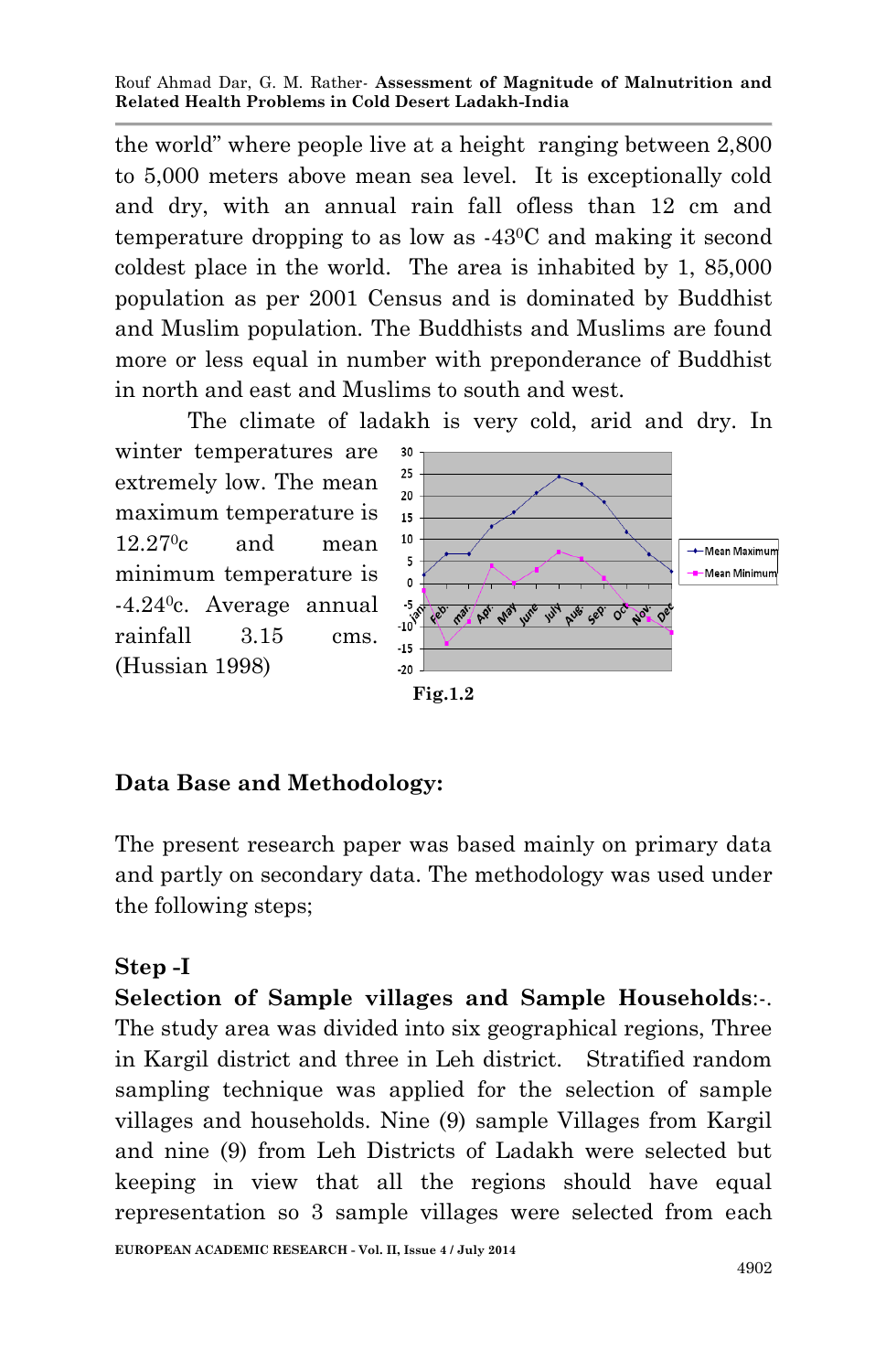region. 200 households from 18 sample villages were selected in proportion to total number of households from each sample village.

## **Step -II Dietary Surveys**

**Dietary survey of Adults-** Dietary survey of 200 households was carried out by interview method to obtain data about food items in quantities consumed per person per day for a period of 10 days preceding the date of interview. Adult (males and females) that too in same ratio from each household were taken into account during diet survey and the average of the two was taken as an average food intake by an adult Ladakhi. Food intake in quantities was then converted into nutrition values of proteins, fats, carbohydrates, vitamins, minerals and calories with the help of nutrition conversion chart of 2009 formulated by nutrition expert committee constituted by ICMR. Total energy intake in Kcal. / Person / day was calculated and then compared with standard requirement to calculate percentage departure by the formula.

> Surplus or Deficiency ---------------------------- X 100 Standard requirement

Standard nutrition requirement was taken as average of adult male and female doing moderate work as recommended by ICMR. Households having negative %age departure of each region were classified as malnourished and categorized into different grades of malnutrition by the following method.

| Grades   | % age Departure (-) |
|----------|---------------------|
| Normal   | $< 20\%$            |
| Moderate | $30 - 40\%$         |
| Severe   | $> 40\%$            |

## **Step – III Health survey:-**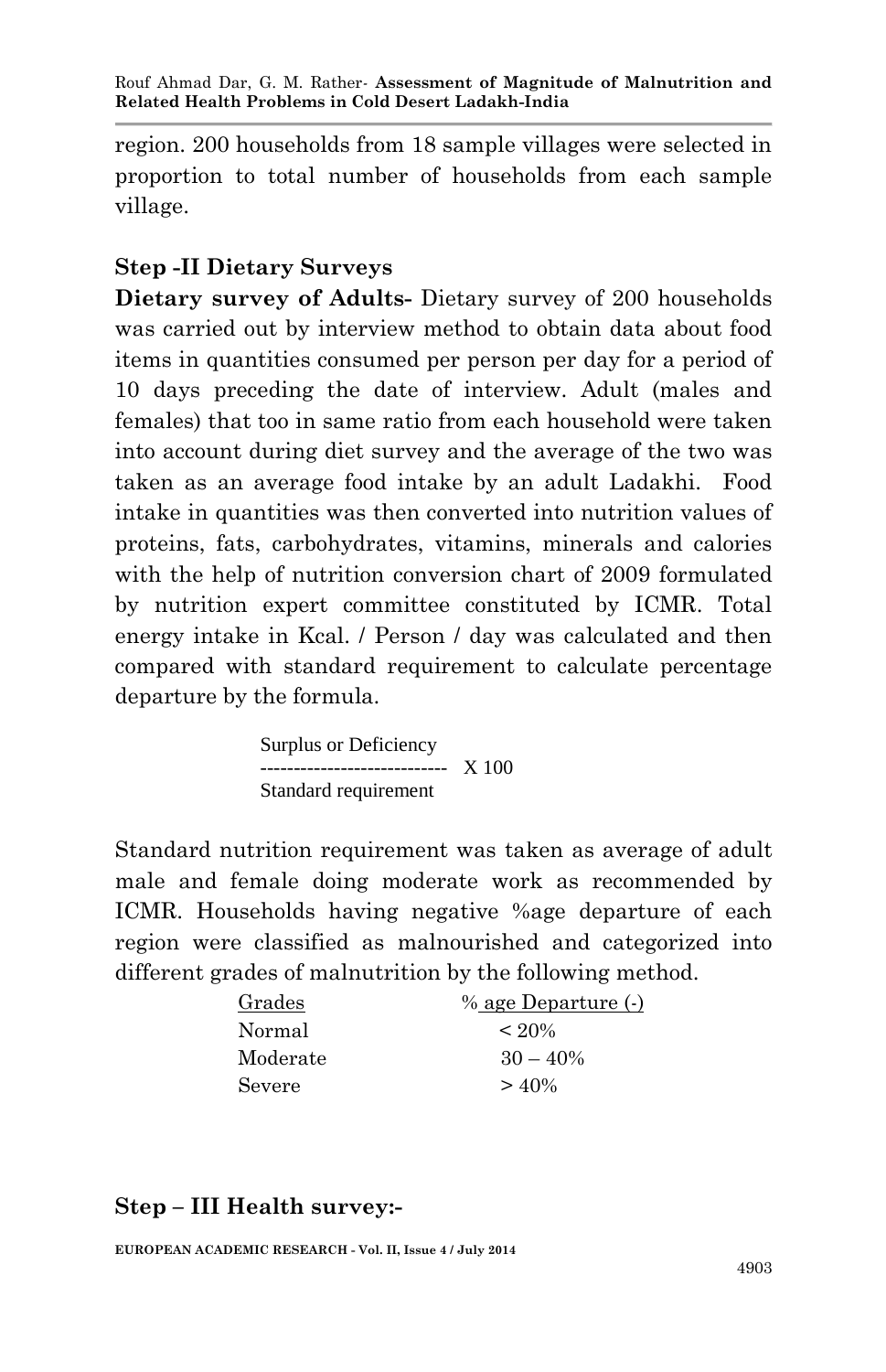# **Health Survey of Adults**

During households survey all the patients suffering from various diseases in general and nutritional diseases in particular were noted on the basis of prescriptions they had obtained from different medical practitioners and Health care facilities in order to examine regional incidence of nutritional deficiency diseases in Ladakh.

| Regions      | <b>Sample Villages</b>    | No. of House<br>holds Surveyed |
|--------------|---------------------------|--------------------------------|
| Kargil       | Panikhar, Sankoo, Hardas  | 45                             |
| <b>Drass</b> | Chokal, Bimbat, Vibu      | 20                             |
| Zanskar      | Lungmi, Testa, Padam      | 35                             |
| Leh          | Shey, Chashut, Chuglamsar | 45                             |
| Nubera       | Panamik, Diskit, Chiktan  | 40                             |
| Pangong      | Chag, Thangla, Pangu      | 15                             |
| Total        | 18                        | <b>200</b>                     |

## **Table 1 - List of Regions, Sample villages and Sample House holds**

# **Results and Discussions**

**Agricultural production and Food Products in Ladakh:** Micro level variation in agro-climatic conditions and physical setting play an important role in the cultivation of crops. Agriculture is very scanty in whole Ladakh Division. About 78% land holding fall 0.5 to 2.0 ha. giving a very pessimistic and deplorable condition (sagwal). Among the Cereals, wheat and Barley hold an important place in all the six geographic regions of Ladakh. Barley and its byproducts are used in various ways in the diet. Wild Varity of wheat commonly known as Grim is grown everywhere. Vegetables like cabbage, radish, and potatoes are also grown in different areas. Grim is the staple food of the people. Grim flour is roasted and used while taking tea or Chang (A type of dish). Apple, Apricot and Plum are grown in many parts of Ladakh.

Hardas in Kargil and Nubra in Leh are famous for Apricots while as Batalik region is famous for Grapes. Tea is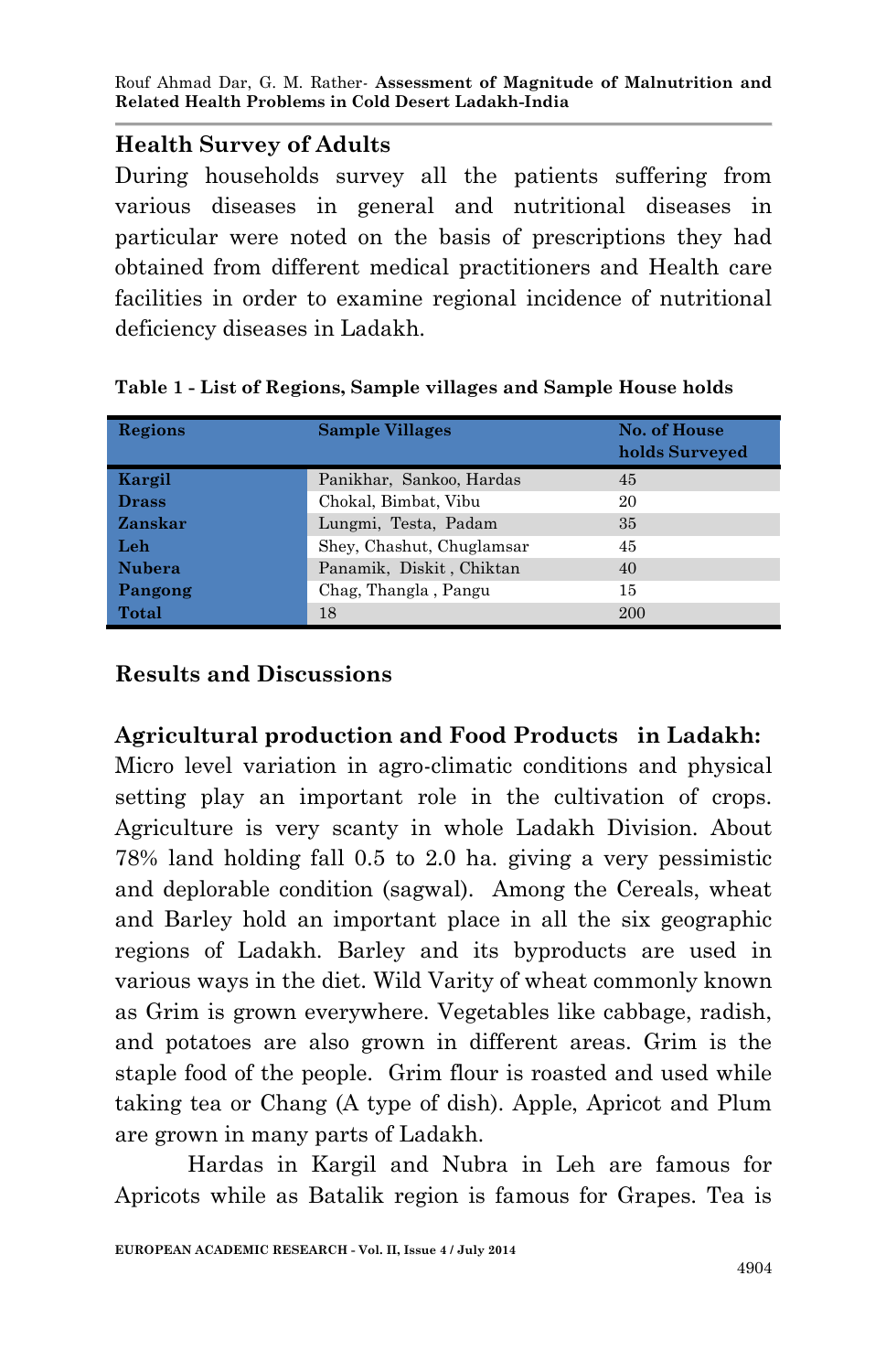very common and is taken several times during day. Milk and milk products also constitute important part of food. There is the scarcity of fruits, milk, milk products, vegetables, and other food items in the area especially during winter months.

| Regions      | Rice              | Wheat             | <b>Pulses</b>     | <b>Vegetables</b> | <b>Milk</b>       | <b>Mutton</b>     | Eggs         | <b>Fruits</b>     | <b>Butter</b>     |
|--------------|-------------------|-------------------|-------------------|-------------------|-------------------|-------------------|--------------|-------------------|-------------------|
|              | (g <sub>m</sub> ) | (g <sub>m</sub> ) | (g <sub>m</sub> ) | (g <sub>m</sub> ) | (g <sub>m</sub> ) | (g <sub>m</sub> ) | (no's)       | (g <sub>m</sub> ) | (g <sub>m</sub> ) |
| Zanskar      | 251               | 281               | 28                | 72                | 120               | 18                | 0.2          | 65                | 9                 |
| Kargil       | 366               | 290               | 50                | 115               | 200               | 80                | 0.5          | 150               | 25                |
| <b>Drass</b> | 137               | 222               | 19                | 65                | 140               | 35                | 0.1          | 122               | 21                |
| Average      | 251               | 264               | 32                | 84                | 153               | 44                | 0.25         | 112               | 18                |
| for          |                   |                   |                   |                   |                   |                   |              |                   |                   |
| Kargil       |                   |                   |                   |                   |                   |                   |              |                   |                   |
| Leh          | 365               | 427               | 115               | 120               | 250               | 100               | $\mathbf{1}$ | 110               | 19                |
| Nubra        | 276               | 360               | 94                | 80                | 170               | 83                | 0.5          | 72                | 13                |
| Pangong      | 166               | 205               | 55                | 16                | 90                | 22                | 0.2          | 50                | 10                |
| Average      | 269               | 330               | 88                | 72                | 170               | 68                | 0.5          | 77                | 14                |
| for Leh      |                   |                   |                   |                   |                   |                   |              |                   |                   |
| Average      | 260               | 297               | 60                | 78                | 161               | 56                | 0.37         | 94                | 16                |
| for          |                   |                   |                   |                   |                   |                   |              |                   |                   |
| Ladakh       |                   |                   |                   |                   |                   |                   |              |                   |                   |

**Table 2-Diet intake in Ladakh /Person/10 days (by Regions)**

Source: - Field work 2008

Note: The approximate nutritive value of the diet is: Calories 3000; proteins 90 g; carbohydrates 450 g; fat 90 g; calcium 1.4 g; phosphorus 2.0 g; iron 47 mg ; carotene and vitamin A 8,400 I.U. vitamin A; thiamine 2.1mg ;riboflavin 1.8 mg; Nicotinic acid 22mg,;vitamin C 240mg.

# **Nutrition Intake:**

There exists marked variation in the availability of nutrients of diet (table 4). The table reveals that the overall energy consumption of Ladakh is 1539.71k.cal./person/day and varies from district to district. The energy consumption of Kargil district of Ladakh is 1558 k.cal/person/day as compared to 1521.43 k.cal/person/day for Leh district.

Intake of proteins and fats is to some extent satisfactory but below to the national average. The protein intake in Kargil was 52.96 g while it was 46.63 g in Leh, the overall protein requirement of the Ladakh region as a whole is low (49.63g) below the national average of 60g . High intake of proteins and fats was attributed to the fact that majority of the population is non vegetarian and consumed milk and meat.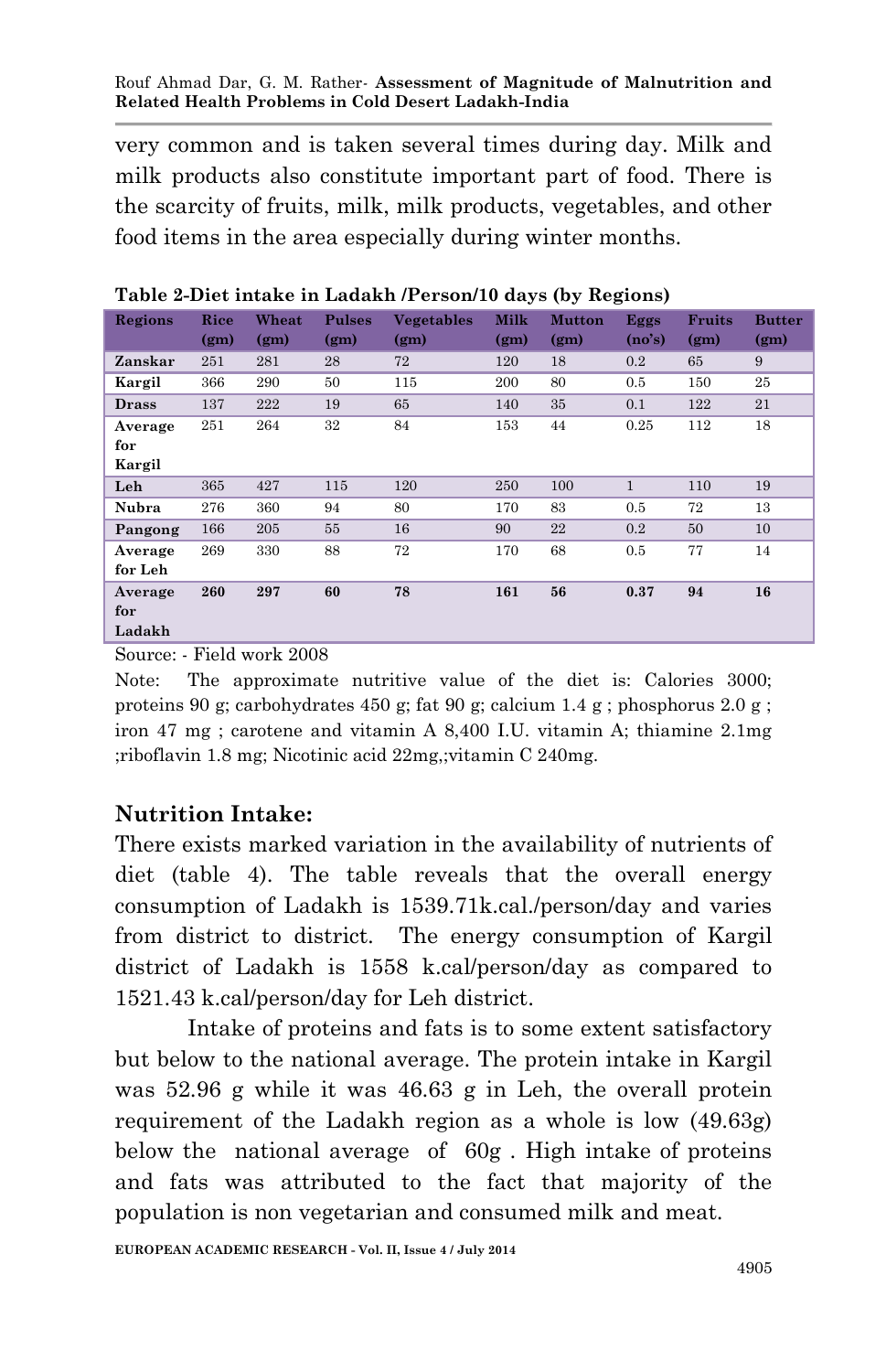Vitamin A and iron intake was low due to less consumption of green leafy vegetables because of the non availability during winter. This results in deficiency of vitamin A in the body and leads to Night blindness and Anemia which are prevalent in both the districts of Ladakh. The consumption of vitamin A and Iron in Kargil was 434.46ug/person/day while it shows a down slope in Leh with 389.67 ug. Thus the overall intake is far from the national average which accounts for 600ug /person/day.

The overall intake of calcium was low as compared to national average recommended by ICMR which is 400mg. Calcium intake was satisfactory in Kargil (389.6mg) district because of large availability of milk and milk products while as it was low in Leh (290.68mg).

| Group       | <b>Particulars</b> | Body        | Net              | Proteins | Fat             | Calcium | Iron | <b>Vit.A</b>          |                | Thymine                         | Riboflavin | Nicotinic (mg)       | Pyridoxi | Ascorbic  | Folic        | Vit. (B-12) |
|-------------|--------------------|-------------|------------------|----------|-----------------|---------|------|-----------------------|----------------|---------------------------------|------------|----------------------|----------|-----------|--------------|-------------|
|             |                    | wt.<br>(kg) | energy<br>(Kcal) | (mg)     | (mg)            | (mg)    | (mg) | Retional<br>B .<br>Ug | carotene<br>ug | (mg)                            |            |                      | ne (mg)  | acid (mg) | acid<br>(ug) |             |
| Man         | Sedentary work     |             | 2425             |          |                 |         |      |                       |                | 12                              | 14         | 16                   |          |           |              |             |
|             | Moderate work      | 60          | 2875             | 60       | 20              | 400     | 28   | 600                   | 2400           | 14                              | 1.6        | 18                   | 2.0      | 40        | 100          | 1.0         |
|             | Heavy work         |             | 3800             |          |                 |         |      |                       |                | 1.6                             | 19         | 21                   |          |           |              |             |
| Woman       | Sedentary work     |             | 1875             |          |                 |         |      |                       |                | 0.9                             | 1.1        | 12                   |          |           |              |             |
|             | Moderate work      | 50          | 2225             | 50       | 20              | 400     | 30   | 600                   | 2400           | 11                              | 13         | 14                   | 20       | 40        | 100          | 10          |
|             | Heavy work         |             | 2925             |          |                 |         |      |                       |                | 1.2                             | 1.5        | 16                   |          |           |              |             |
|             | Pregnant woman     |             | $+300$           | $+15$    | 30              | 1000    | 38   | 600                   | 2400           | $+0.2$                          | $+0.2$     | $+2$                 | 2.5      | 40        | 400          | 1.0         |
|             | Lactation          |             |                  |          |                 |         |      |                       |                |                                 |            |                      |          |           |              |             |
|             | 0-6 months         | 50          | $+550$           | $+25$    | 45              | 1000    | 30   | 950                   | 3800           | $+0.3$                          | $+0.3$     | $+4$                 | 25       | 80        | 150          | 1.5         |
|             | 6-12 months        |             | $+400$           | $+18$    |                 |         |      |                       |                | $+0.2$                          | $+0.2$     | $+3$                 |          |           |              |             |
| Infants     | 0-6 months         | 5.4         | $108/k$ g        | 2.05/KG  |                 | 500     |      |                       |                | 55ug/kg                         | $65u$ g/kg | 710 <sub>ug/kg</sub> | 0.1      | 25        | 25           | 0.2         |
|             | 6-12 months        | 8.6         | 98/kg            | 1.65/KG  |                 |         |      | 350                   | 1200           | $50\frac{\text{kg}}{\text{kg}}$ | 60 ug/kg   | 650 ug/kg            | 0.4      |           |              |             |
|             | 1-3 years          | 12.2        | 1240             | 22       |                 |         | 12   | 400                   |                | 0.6                             | 0.7        | $\delta$             |          |           | 30           |             |
| Children    | 4-6 years          | 19.0        | 1690             | 30       | 25              | 400     | 18   | 400                   | 1600           | 0.9                             | 1.0        | 11                   |          | 40        | 40           | $0.2 - 1.0$ |
|             | 7-9 years          | 26.9        | 1950             | 41       |                 |         | 26   | 600                   | 2400           | 10                              | 12         | 13                   |          |           | 60           |             |
| <b>Boys</b> | 10-12 years        | 35.4        | 2190             | 54       |                 |         | 34   |                       |                | 11                              | 13         | $\overline{15}$      |          |           |              |             |
| Girls       | 10-12 years        | 31.5        | 1970             | 57       | $\overline{22}$ | 600     | 19   | 600                   | 2400           | 10                              | 12         | 13                   | 16       | 40        | 70           | $0.2 - 1.0$ |
| <b>Boys</b> | 13-15 years        | 47.8        | 2450             | 70       |                 |         | 41   |                       |                | 12                              | 15         | 16                   |          |           |              |             |
| Girls       | 13-15 years        | 46.7        | 2060             | 65       | $\overline{22}$ | 600     | 28   | 600                   | 2400           | 10                              | 1.2        | 14                   | 20       | 40        | 100          | $0.2 - 1.0$ |
| <b>Boys</b> | 16-18 years        | 57.1        | 2640             | 78       |                 |         | 50   |                       |                | 13                              | 1.6        | $\overline{17}$      |          |           |              |             |
| Girls       | 16-18 years        | 49.9        | 2060             | 63       | 22              | 500     | 30   | 600                   | 2400           | 1:0                             | 1.2        | 14                   | 20       | 40        | 100          | $0.2 - 1.0$ |

**Table-3 I.C.M.R. Recommended Dietary Allowance for Indians 2009**

#### **Table 4 - Surplus / Deficiency and Departure of Nutrients from Standard Requirements among Adult Ladakhis (2012)**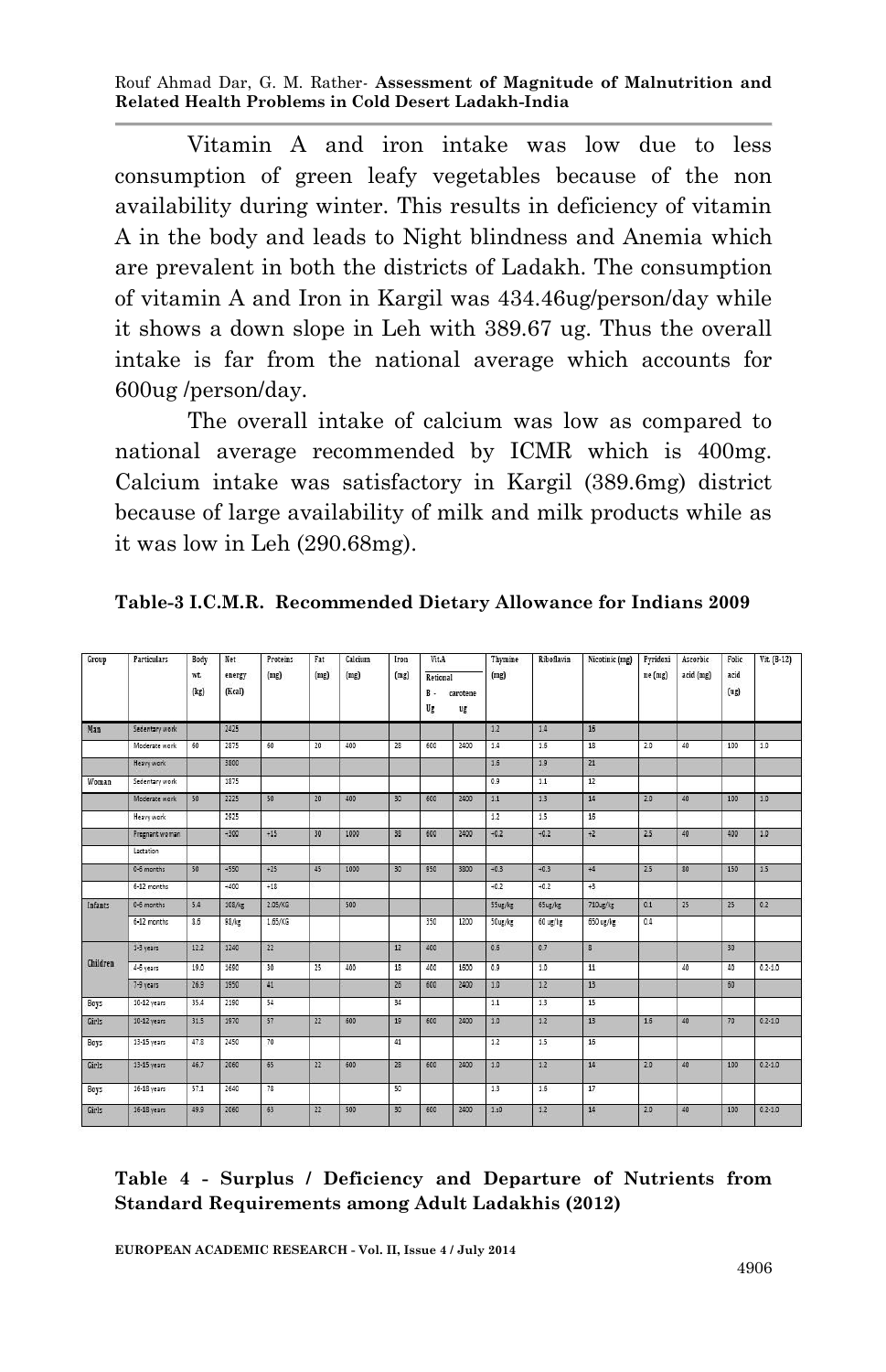| <b>Village</b> |                             | <b>Energy</b> | Protein  | Fats     | <b>Calcium</b> | <b>Iron</b> | Vit.A     | Thy-    | Riboflavin- | <b>Ascorbic</b> |
|----------------|-----------------------------|---------------|----------|----------|----------------|-------------|-----------|---------|-------------|-----------------|
|                |                             | (K.CaI)/d     | (g)/d    | (g)/d    | (mg)/d         | (mg)/d      | retinal   | mine    | in          | acid            |
|                |                             |               |          |          |                |             | $\mu$ g/d | mg/d    | mg/d        | (mg/d)          |
|                | <b>Std. Requirement</b>     | 2875          | 60       | 20       | 400            | 28          | 600       | 1.2     | 1.4         | 40              |
|                | Consumption                 | 1.733         | 57.22    | 16.62    | 262.17         | 21.19       | 398.98    | 1.92    | 1.69        | 27.26           |
|                | Surplus $(+)$ / Diff. $(-)$ | $-1,142$      | $-2.78$  | $-3.38$  | $-137.83$      | $-6.81$     | $-201.02$ | 0.72    | 0.29        | $-12.74$        |
|                | % departure                 | 39.72         | 4.64     | 16.9     | 34.45          | 24.32       | 33.50     | 60.16   | 20.71       | 31.85           |
|                | Consumption                 | 1830.9        | 66.86    | 32.90    | 416.08         | 21.14       | $-595$    | 1.33    | 3.30        | 44.9            |
|                | Surplus $(+)$ / Diff. $(-)$ | 1.0441        | $-6.86$  | $-12.90$ | $-16.08$       | 6.86        | 5         | $-0.13$ | $-1.9$      | $-4.9$          |
|                | % departure                 | 363.16        | 11.43    | 64.5     | 4.02           | 24.5        | 0.834     | 0.10    | 135.71      | 12.25           |
|                | Consumption                 | 1112.15       | 34.8     | 18.12    | 274.57         | 11.65       | 309.41    | 0.63    | 0.78        | 28.37           |
|                | Surplus $(+)$ / Diff. $(-)$ | $-1762.8$     | $-26.2$  | $-1.88$  | $-125.4$       | 16.35       | $-290.5$  | $-0.5$  | $-0.62$     | $-11.36$        |
|                | % departure                 | 61.30         | 43.66    | 9.4      | 31.35          | 58.39       | 48.43     | 41.67   | 44.28       | 28.4            |
|                | Consumption                 | 1517.4        | 50.8     | 24.45    | 284.4          | 16.19       | 392.54    | 0.91    | 1.06        | 30.83           |
|                | Surplus $(+)$ / Diff. $(-)$ | $-1357.6$     | $-9.2$   | $-4.45$  | $-115.6$       | $-11.81$    | $-207.6$  | $-0.29$ | $-0.34$     | $-9.17$         |
|                | % departure                 | 47.22         | 15.33    | 22.25    | 28.9           | 42.17       | 34.57     | 24.17   | 24.28       | 22.92           |
|                | Consumption                 | 1519.77       | 60.06    | 28.73    | 355.54         | 20.28       | 521.89    | 1.8     | 1.3         | 44.85           |
|                | Surplus $(+)$ / Diff. $(-)$ | $-1355.23$    | $-0.6$   | 8.73     | $-44.46$       | $-7.72$     | $-78.11$  | 0.6     | $-0.1$      | 4.85            |
|                | % departure                 | 47.13         | 1        | 43.65    | 11.12          | 27.57       | 0.16      | 50      | 7.14        | 12.12           |
|                | Consumption                 | 864.07        | 41.36    | 37.14    | 214.82         | 40.63       | 268.57    | 1.12    | 0.82        | 21.68           |
|                | Surplus $(+)$ / Diff. $(-)$ | $-2010.93$    | $-18.64$ | 17.14    | $-185.18$      | 12.63       | $-331.43$ | $-0.08$ | $-0.58$     | $-18.32$        |
|                | % departure                 | 69.94         | 31.06    | 85.7     | 46.29          | 45.10       | 55.23     | 6.67    | 41.42       | 45.8            |

Source: computed from food intake by the Scholar (2012)



# Diet Intake / Person/10 days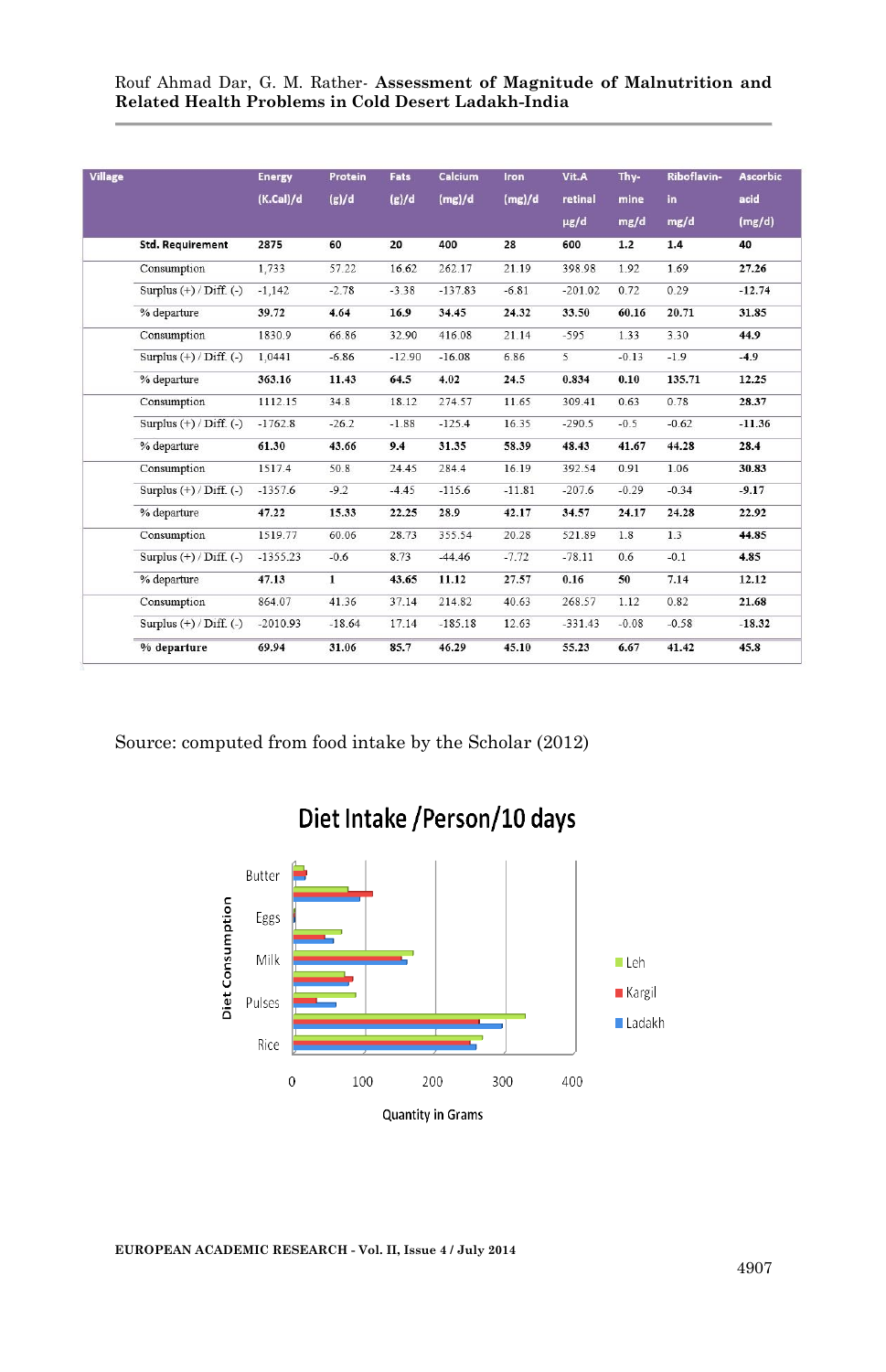

#### **Energy Consumption in Ladakh Region**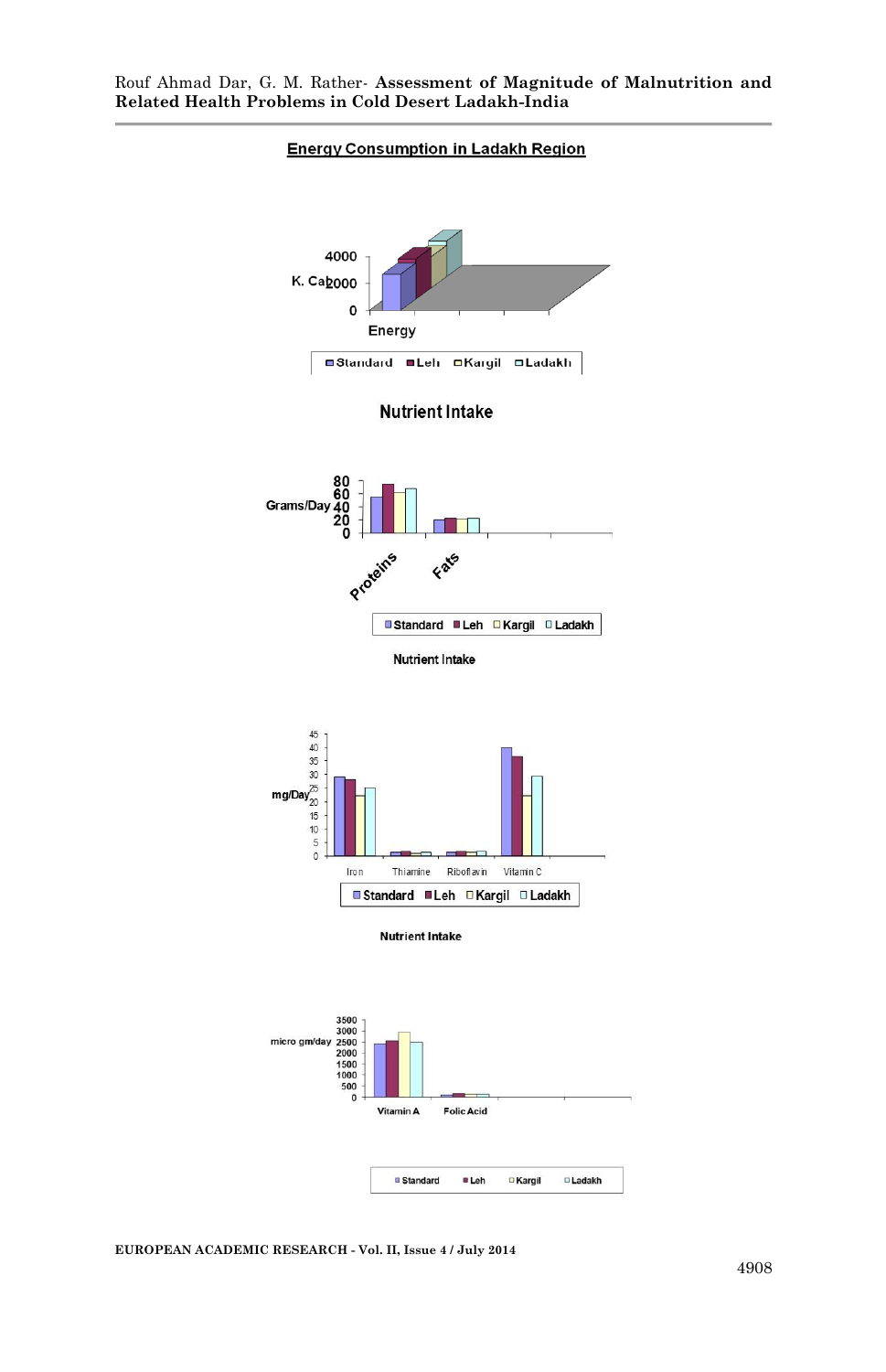# **Levels of Malnutrition:**

Analysis of data reveals regional contrasts in different grades of malnutrition. People from Zanskar and Pan gong regions are the most victims as indicated by severe degree of malnutrition. However the results were to some extent better but not satisfactory among other regions. In Leh 26.39 per cent of households were found well nourished as compared to only 21.42 per cent in Kargil. Other grades of malnutrition also shows regional contrasts (table 4)

| Regions      | Normal with | Mild with % | Moderate     | Severe with | Well       |
|--------------|-------------|-------------|--------------|-------------|------------|
|              | % departure | departure   | $\%$<br>with | % departure | Nourished  |
|              |             |             | departure    |             |            |
|              | $(< -20$ %) | $(20-30\%)$ | $(30-40%)$   | $(>-40\%)$  | $(+\%$     |
|              |             |             |              |             | departure) |
| Zanskar      | 30.22       | 22.95       | 17.89        | 15.26       | 13.68      |
| Kargil       | 35.35       | 25          | 12.08        | 7.25        | 20.32      |
| <b>Drass</b> | 20.25       | 24.35       | 21.25        | 11.5        | 22.65      |
| Leh          | 38.11       | 26.23       | 11.34        | 8.23        | 16.09      |
| Nubra        | 34.9        | 21.1        | 11.5         | 14.5        | 18         |
| Pangong      | 33.13       | 16.48       | 16.36        | 16.03       | 18         |
| Total        | 31.1        | 24.03       | 16.21        | 9.3         | 19.36      |

**Table 5 -Nutritional Grades by Regions in Ladakh**

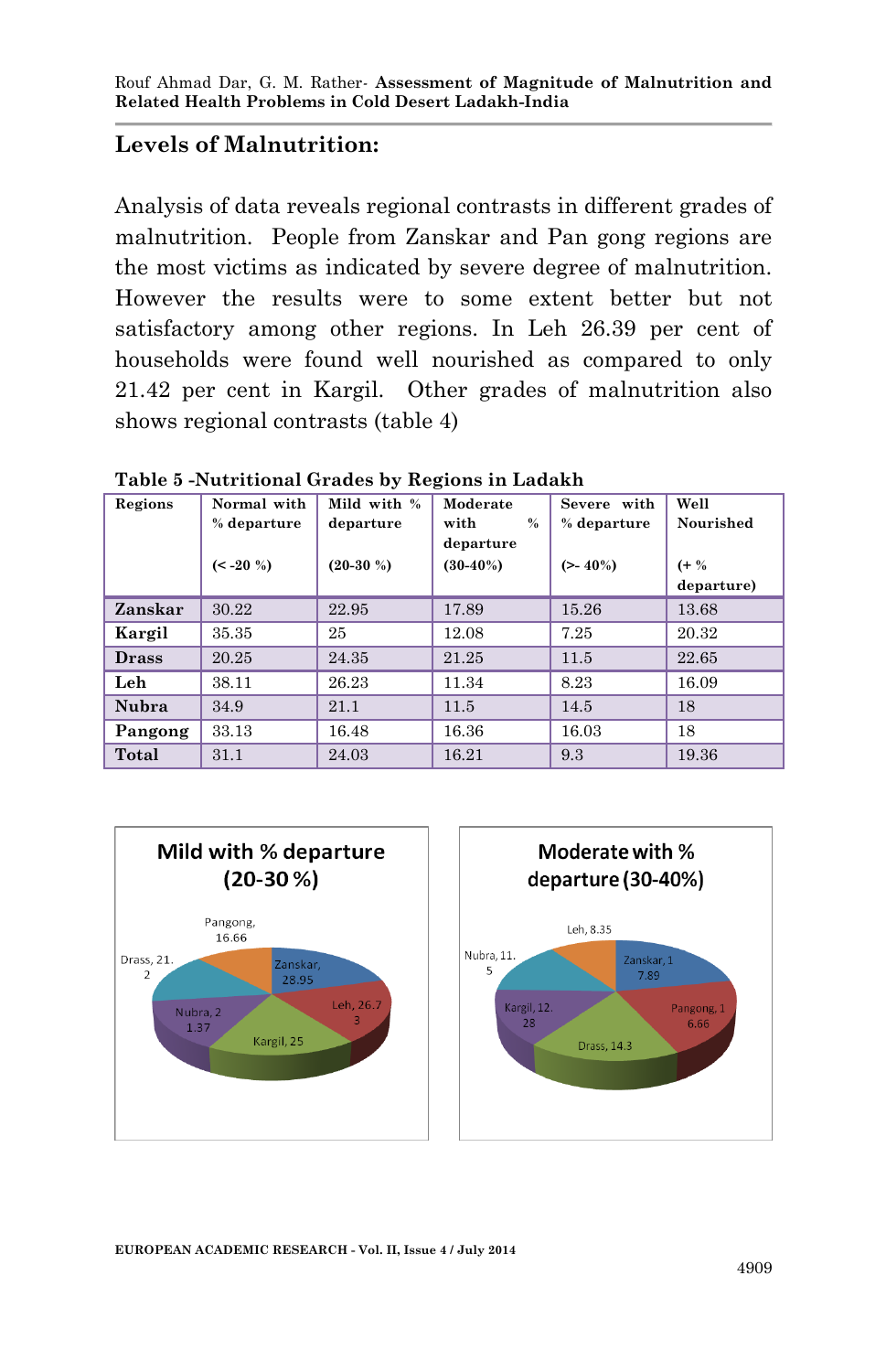

**Spatial Pattern of Nutritional Deficiency Diseases:**

Incidence of deficiency diseases shows considerable variation from Region to Region because of variation of nutrition. Near about 300 persons from 200 households were found suffering from different diseases out of which near about 25% of were suffering from various nutritional deficiency diseases. The most prevalent nutritional deficiency disease reported was Anemia with an incidence of 23% to total cases. The incidence of scurvy was also very high with an incidence of 20.15 per cent. Near about 19.38 per cent were suffering from night-blindness followed by beriberi (18.60%) and pellagra (10.85%). Incidence of night blindness was very high in the regions of Zanskar and Drass and low in the regions of Nubra, Leh and Kargil. This can be explained because in the regions of Nubra, Leh and Kargil people practice pastoral activity and take milk as one of the constituents of food daily. Incidence of scurvy was very high in the regions of Zanskar, Pan gong and Leh because of lack of fruits. However incidence of beriberi and pellagra has not shown considerable contrasts in all the six regions (Table 6).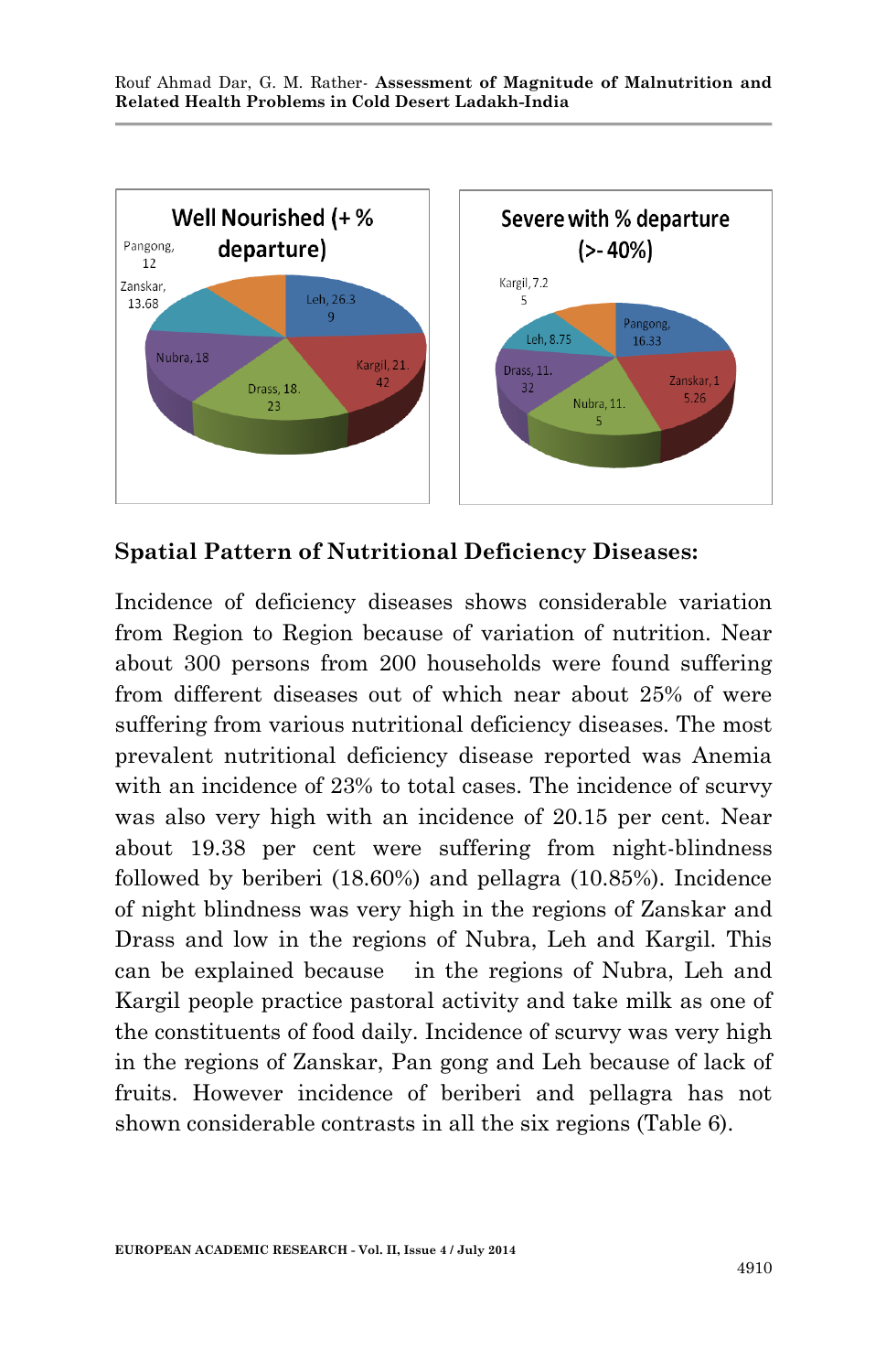# **Spatial Pattern of Nutrition Deficiency Diseases in Ladakh**

There exists marked regional variation in the Incidence of bad housing related diseases in Ladakh because of variation of ventilation and sanitation. Of the 300 populations from 200 households found suffering from different diseases, near about 106 comprising 35% of total were reported suffering from various diseases related to bad nutrition conditions . The most prevalent nutrition deficiency diseases reported was Anemia with an incidence of 24.53 % to total cases followed by Night blindness was also very high with an incidence of 20.76 per cent. Near about 17 per cent was suffering from Beri Beri., Scurvy (18.87%), Pellagra (10.37%) and rickets among children with (8.49%). Incidence of Anemia and night blindness was very high in the regions of Zanskar and Drass and Pan gong and low in the regions of Nobra, Leh and Kargil. This can be explained because of very poor purchasing power parity visa a vice harsh agro climatic conditions in first three regions while as people in other three regions practices pastoral activity and consume lot of milk and fruits as prior regions. Incidence of Scurvy and Pellagra was very high in the regions of Zanskar, Pan Gong and Drass because of bad environmental sanitation and poor hygiene and non availability of milk and dairy products. (Table6).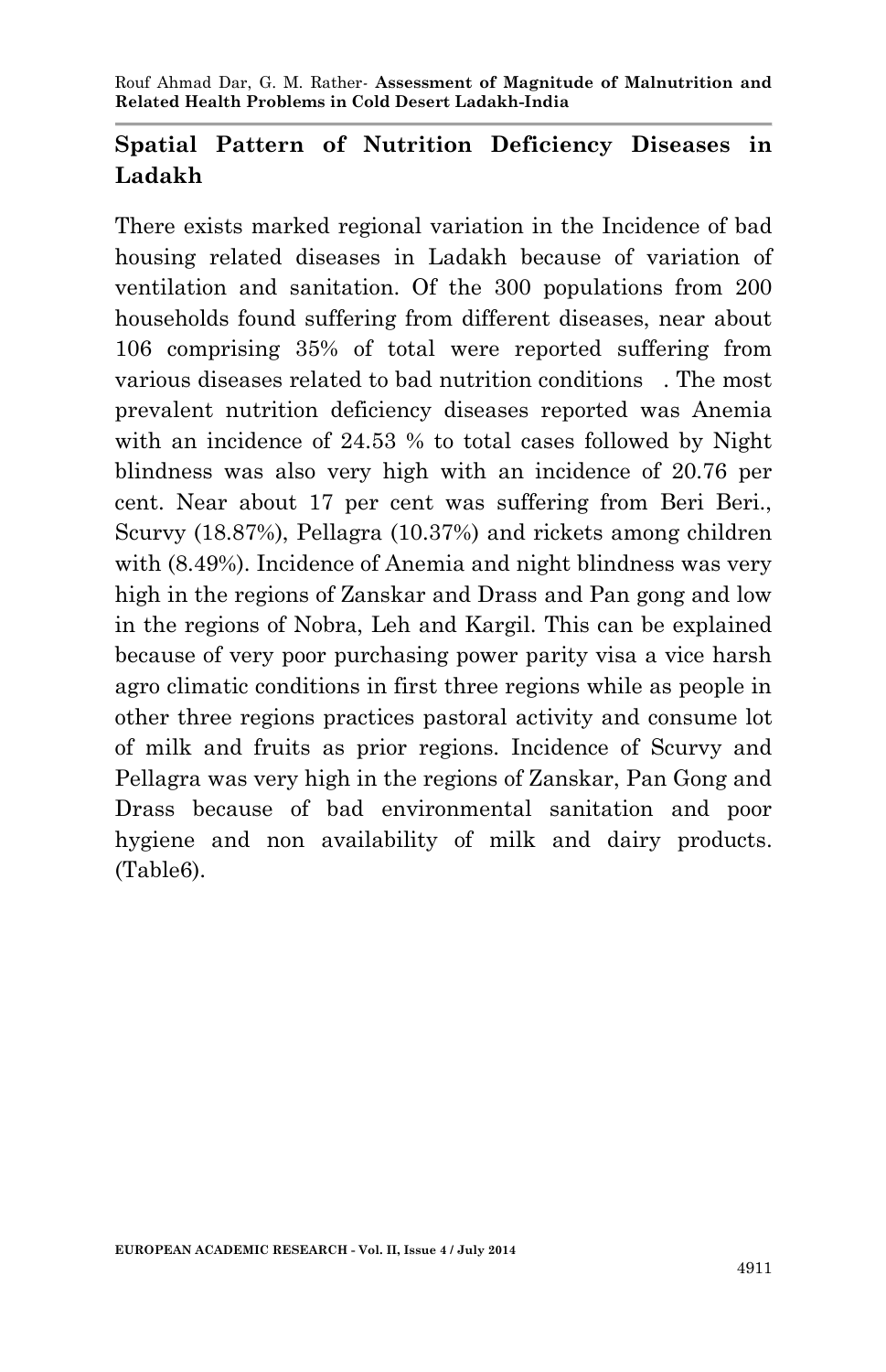| <b>Regions</b>   | No. of reported | Anemia                  | <b>Night</b>     | <b>Beriberi</b>         | <b>Scurvy</b>           | Pellagra       | <b>Rickets</b> |
|------------------|-----------------|-------------------------|------------------|-------------------------|-------------------------|----------------|----------------|
|                  | <b>Cases</b>    |                         | <b>blindness</b> | ( %)                    | ( %)                    | ( %)           | (%)            |
|                  |                 |                         | (%)              |                         |                         |                |                |
| Zanskar          | 23              | 7                       | 6                | $\overline{2}$          | $\overline{4}$          | $\overline{2}$ | $\overline{2}$ |
|                  |                 | (30.44)                 | (26.08)          | (8.69)                  | (17.41)                 | (8.69)         | (8.69)         |
| Kargil           | 14              | $\overline{\mathbf{3}}$ | $\overline{2}$   | $\overline{\mathbf{3}}$ | $\overline{\mathbf{3}}$ | $\overline{2}$ | $\overline{1}$ |
|                  |                 | (21.42)                 | (14.29)          | (21.43)                 | (21.43)                 | (14.290)       | (7.14)         |
| <b>Dras</b>      | 21              | $\overline{5}$          | $\overline{4}$   | $\overline{4}$          | $\overline{4}$          | $\overline{4}$ | $\overline{2}$ |
|                  |                 | (23.81)                 | (19.05)          | (19.05)                 | (19.05)                 | (19.05)        | (9.52)         |
| Avg. for         | 58              | 15                      | 12               | $\overline{9}$          | 11                      | $\overline{6}$ | $\overline{5}$ |
| <b>Kargil</b>    |                 | (25.86)                 | (20.69)          | (15.52)                 | (18.96)                 | (10.35)        | (8.62)         |
| Leh              | 13              | $\overline{2}$          | $\overline{2}$   | $\overline{3}$          | $\overline{\mathbf{3}}$ | $\overline{2}$ | $\overline{1}$ |
|                  |                 | (15.38)                 | (15.38)          | (23.08)                 | (23.08)                 | (15.38)        | (7.70)         |
| Nobra            | 11              | $\overline{2}$          | $\overline{2}$   | $\overline{\mathbf{3}}$ | $\overline{2}$          | $\mathbf{1}$   | $\overline{1}$ |
|                  |                 | (18.18)                 | (18.18)          | (27.28)                 | (18.18)                 | (9.09)         | (9.09)         |
| Pan gong         | 24              | $\tau$                  | 6                | $\overline{3}$          | $\overline{4}$          | $\overline{2}$ | 2              |
|                  |                 | (29.17)                 | (25.00)          | (12.50)                 | (16.67)                 | (8.33)         | (8.33)         |
| Avg. for         | 48              | 11                      | 10               | $\overline{9}$          | $\overline{9}$          | $\overline{5}$ | $\overline{4}$ |
| Leh              |                 | (22.92)                 | (20.84)          | (18.75)                 | (18.75)                 | (10.41)        | (8.33)         |
| <b>Total</b> for | 106             | 26                      | 22               | 18                      | 20                      | 11             | $\overline{9}$ |
| Ladakh           |                 | (24.53)                 | (20.76)          | (16.98)                 | (18.87)                 | (10.37)        | (8.49)         |

#### **Table 6 - Incidence of Nutrition Deficiency Disease.**

Source: Based on data obtained from field work-2012

#### **Anemia Night blindness BeriBeri Scurvy Pelllgra Rickets sum ranks Composite Value Zanskar** 1.5 1.5 6 2.5 3 2 16.5 2.75 **Kargil** 4 6 3.5 2.5 3 5 24 4 **Drass** 3 3 1 2.5 3 2 14.5 **2.41 Leh** 5.5 4.5 3.5 5 3 5 26.5 *4.41* **Nobra** 5.5 4.5 3.5 6 6 5 30.5 *5.08* **Pan gong** 1.5 1.5 3.5 2.5 3 2 14 **2.33**

#### **Table 7 - Incidence of diseases by ranks.**

Source: Computed from Table 6 by the authors

Based on the Ranking, at first each region is allotted individual ranks based on different percentages of diseases along with overall ranking for each sector as well and secondly composite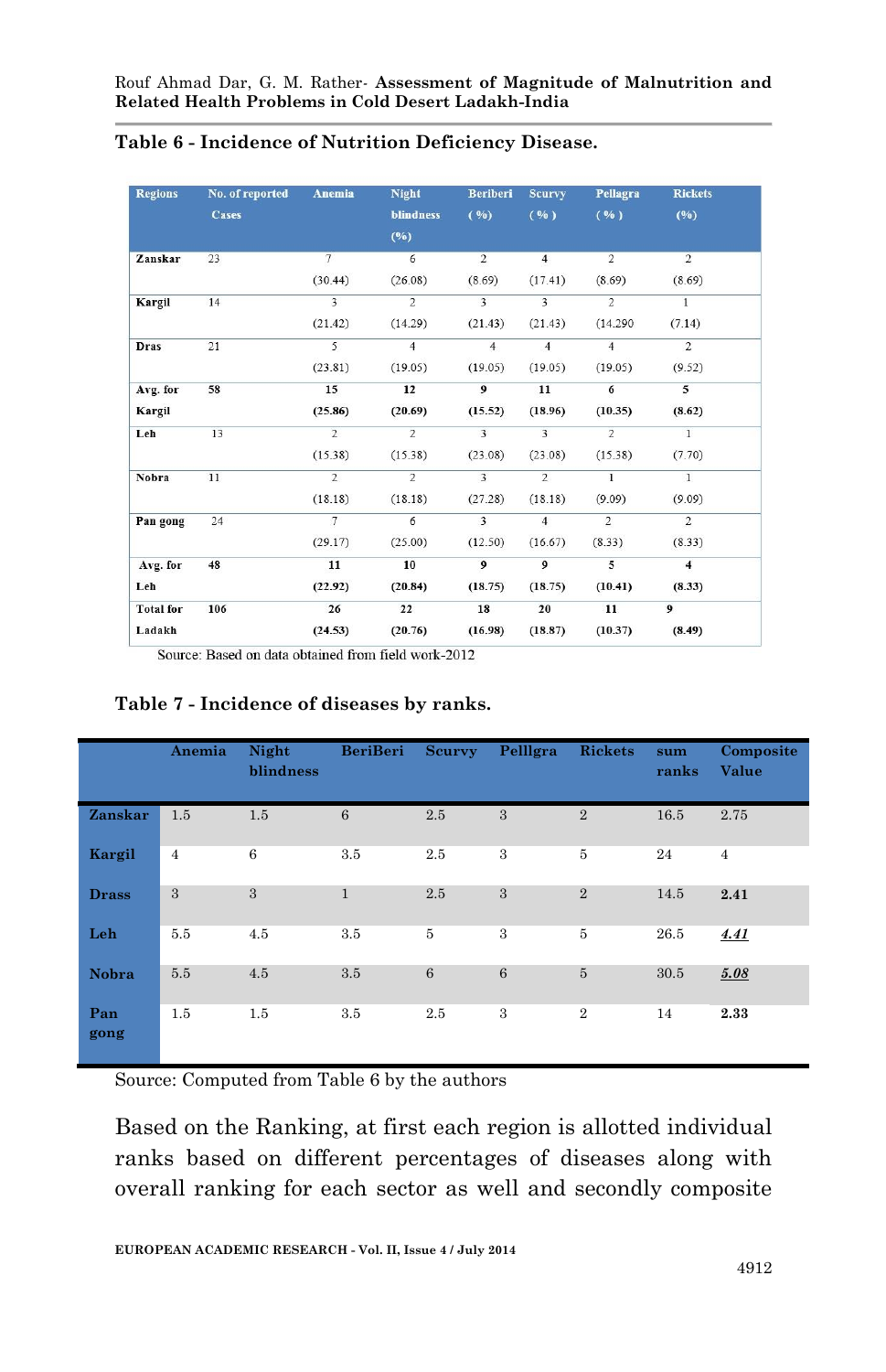value of all the geographical regions is calculated based on their individual ranks in different nutrition deficiency diseases. The minimum mean rank regarded as the most vulnerable for nutrition deficiency diseases. Pan gong and Drass are ranked as most vulnerable because of geophysical constraints, high crowding, socio-economic backwardness besides freezing temperatures which prevents both the regions from developing modern infrastructure as temperature reaches to -40<sup>o</sup> Celsius during winters, followed by the increasing order of preference. Bold letters in have highlighted the top two regions of ladakh most vulnerable to nutritional deficiency diseases where as the bottom two regions including Leh and Nobra respectively are least vulnerable because both the districts are economically sound and socio infrastructure is quite developed which are highlighted by bold Italic underlined letters.

| Region       | <b>Diseases</b><br>Combination | Index               |
|--------------|--------------------------------|---------------------|
| Zanskar      | A, N, B, S, P.                 | <b>Five Disease</b> |
| Kargil       | A, N, B, S, P.                 | <b>Five Disease</b> |
| <b>Drass</b> | A, N, B, S, P.                 | <b>Five Disease</b> |
| Leh          | A, N, B, S, P.                 | <b>Five Disease</b> |
| <b>Nobra</b> | A, N, B, S, P.                 | <b>Five Disease</b> |
| Pan gong     | A, N, B, S.                    | <b>Four Disease</b> |

Where A: Anemia. N: Night blindness, B: Beri Beri. S: Scurvy P: Pellagra

The Diseases combination calculated by weaver's index reveals that in most of the region's five diseases combinations is dominant. The calculated value for Zaskar, Kargil Drass Leh are 52.5, 71.31, 17.25, 29.40 respectively, followed by nubra the reason being very less variation in regional contrast. The only region Pan gong shows the four diseases combination, which is attributed to geophysical constraints and socio-economic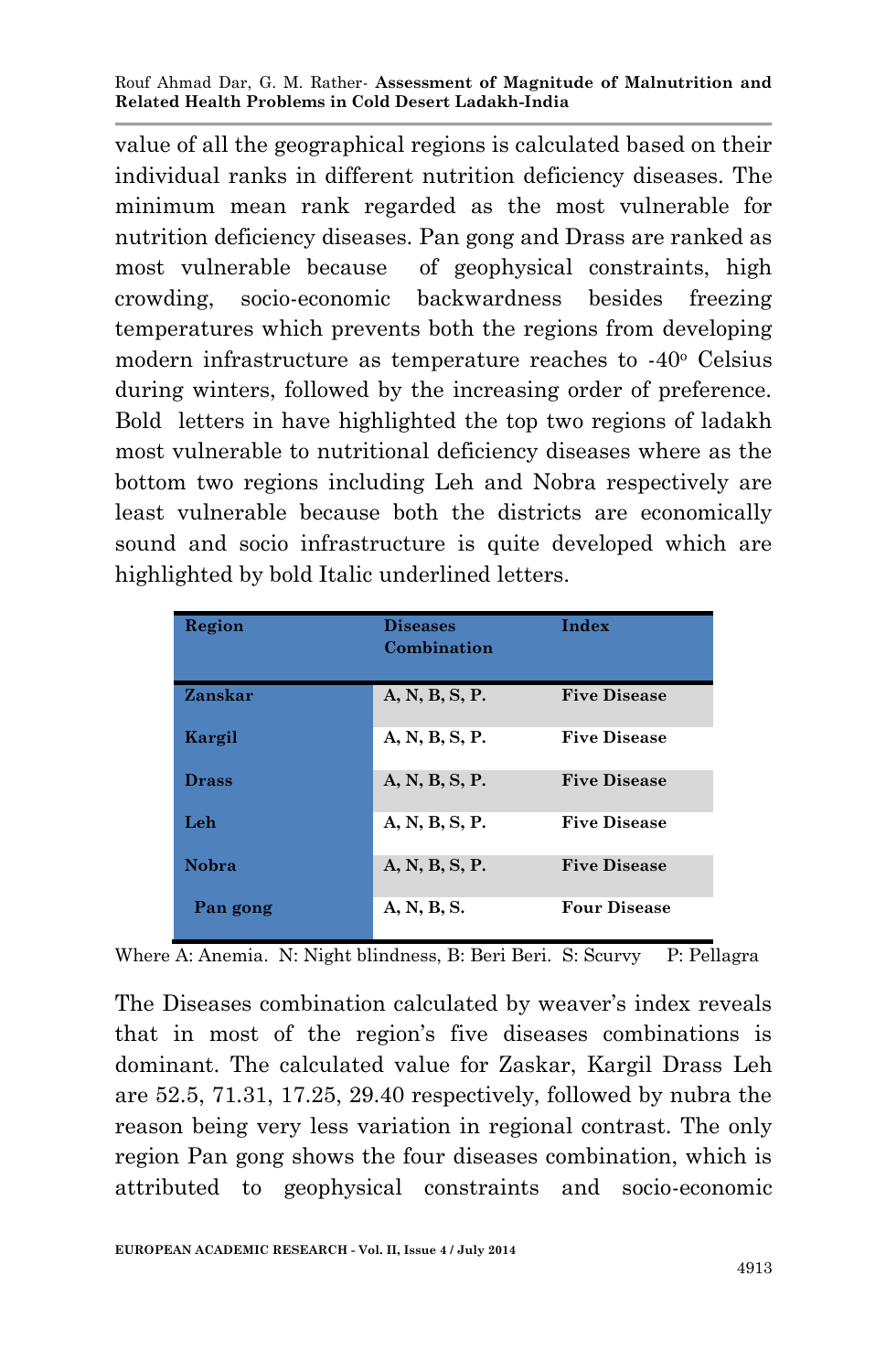backwardness hence more vulnerable region of ladakh. Therefore, all the deficiency was found prevalent and in pan gong region, first four found dominant.

# **Relationship between Nutrition and Weight:**

The results derived from regression models representing relationship between nutrition and weight in adults, shows considerable variation among the different regions of ladakh. This can be attributed to the fact of existence of some other factors i.e. Sanitation, exercise, health care facilities, housing etc. which directly or indirectly affects the weight. It can be visualized from the figure 1.2 that the average rate of change in the weight for a unit change in nutrition denoted by slope of the regression line is very large among leh region followed by Kargil. However such values are very low for Drass and zanskar.

| Regions      | Coefficient<br>Correlation (r) | of | Coefficient<br><b>Determination</b> | of<br>(r2) | Regression<br>Equation $(y=a + bx$<br>Σ |
|--------------|--------------------------------|----|-------------------------------------|------------|-----------------------------------------|
| Kargil       | $+0.623$                       |    | 0.385                               |            | $Y=1.641+0.0149x$                       |
| <b>Drass</b> | $+0.692$                       |    | 0.479                               |            | $Y = 1.992 + 0.0053x$                   |
| Zanskar      | $+0.764$                       |    | 0.583                               |            | $Y = 2.374 + 0.0036x$                   |
| Leh          | $+0.593$                       |    | 0.352                               |            | $Y=1.501+0.0230x$                       |
| <b>Nobra</b> | $+0.682$                       |    | 0.465                               |            | $Y=1.892+0.0041x$                       |
| Pan<br>gong  | $+0.792$                       |    | 0.627                               |            | $Y=2.463+0.0021x$                       |

|  | Table 8. Region-wise Regression Models. |  |  |
|--|-----------------------------------------|--|--|
|--|-----------------------------------------|--|--|

**Source: -** Based on data obtained from fieldwork (2012).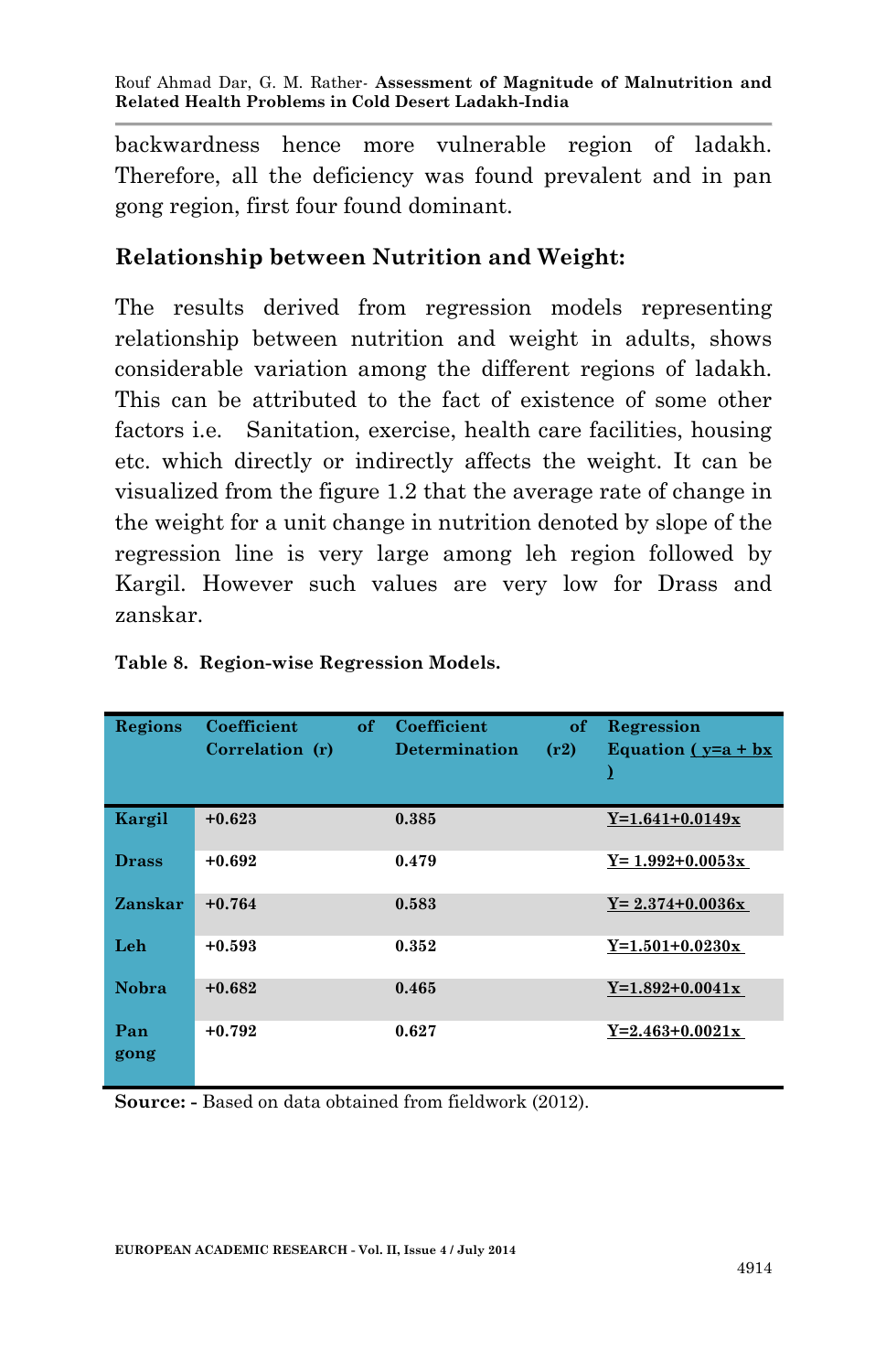# **Conclusion and Suggestions:**

The present paper leads to the conclusion that majority of the population of Ladakh is suffering from various degrees of malnutrition due to geophysical constraints and socio-economic backwardness of the region which makes the region as a whole more vulnerable as very scanty agriculture is done that too in patches leading to intra regional variations and lack of balanced diet and poor nutrition awareness among people leading to different deficiency diseases prevalent in the region. Anemia followed by night blindness is taking toll although locals attribute the cause of night blindness to direct and high sun reflectance besides calcium (Scurvy) and in pan gong region, first four found dominant. Lack of proper nutrients in the diet besides. Very good percentage of total reported cases were found suffering from one or the other nutritional deficiency diseases.

The following remedial measures are suggested:

1 - Attention must be focused on proper nutrition awareness programmes by health department under NRHMS.

2 - Agriculture sector needs attention.

3 - Proper supply and stocking of agricultural products like cereals, milk, milk products, vegetables and fruits needs attention.

4- Implementation of supplementary nutrition programmes for school children in all the regions of Ladakh needs attention.

5- Development of Soil analysis map,

# **Acknowledgement:**

The authors are highly grateful to world renounced medical geographer, Professor Rais Akhtar, (Professor Emeritus) Ex. HOD, Department of Geography and Regional Development, University of Kashmir and S.K Aggarwal former Professor Delhi School of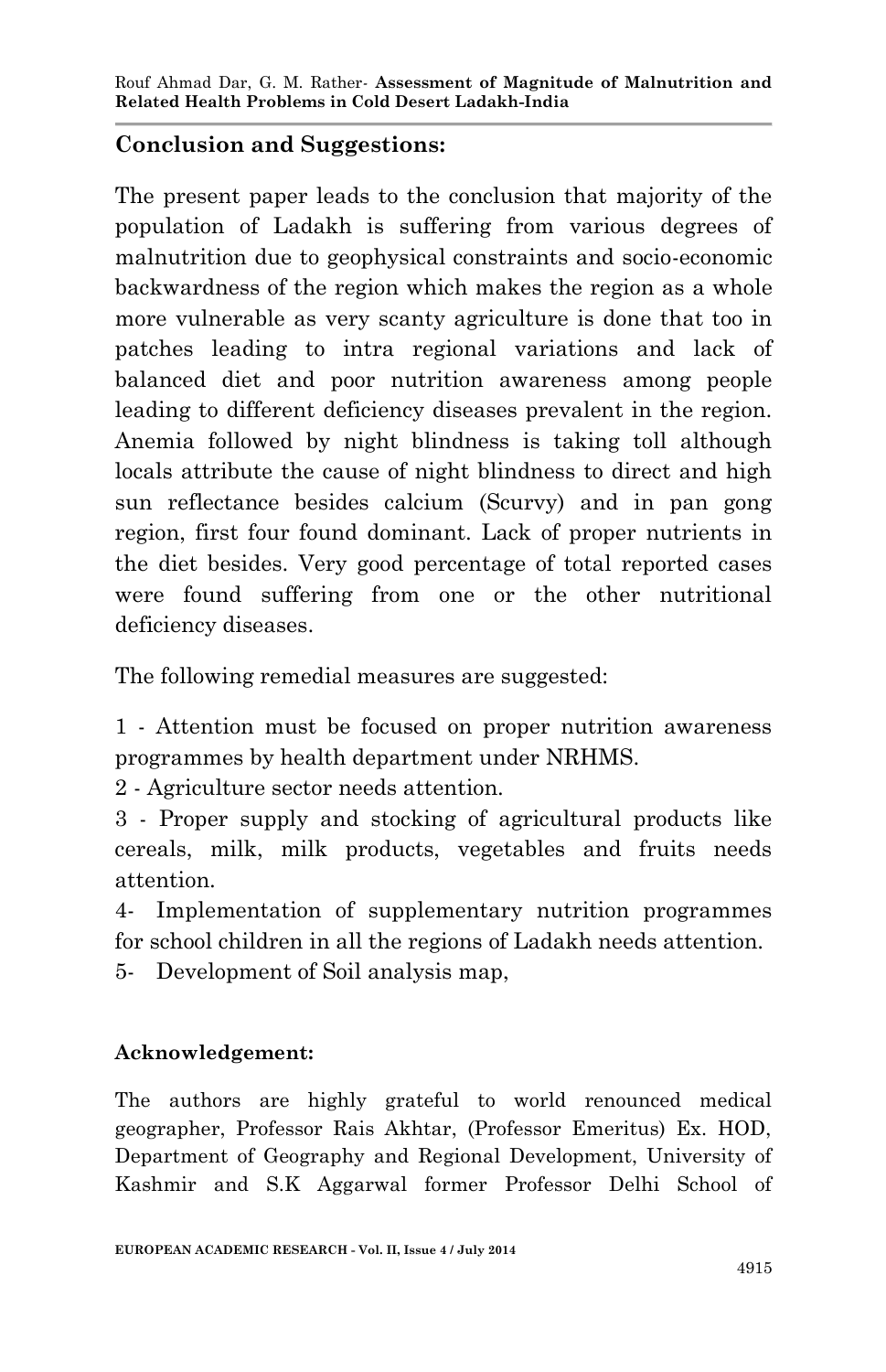Economics (Deptt. of Geography) Delhi University for suggestions in conducting this research work.

## **References:**

- Aggarwal, K.S. 1986. *Geo-ecology of Malnutrition*. New Delhi: Inter- India Publications.
- Akhtar, R. 1980. *Environment, Agriculture and Nutrition in Kumaon Region.*
- Akhtar, R. 1989. *Environment and Health: Themes in Medical Geography*. New Delhi: Ashish Publishing house.
- Akhtar, R. 1981. "Perception of urban health hazards: examples from Zambia Lusaka." *International journal environmental studies* 31: 171-172.
- Bagchi, T. 1994. "Towards a better implementation of nutritional programmes: A case study f from a tribal area of West Bengal." In *Health Care Planning in the Developing World*, edited by J. Hazra, 90-99. Salt Lake City, Calcutta: Jayati Hazra Publications.
- Bakshi, R. 1996. "Food and Nutrition in Singh." In *Handbook of Agricultural Sciences*, 561-562. New Delhi: Kalyani Publishers Ludhiana.
- Chaney, S. M. and Ross, L.M. 1979. *Nutrition*. New Delhi: Surjeet Publications.
- Chatterjee, G. C. 1976. "Nutritional problems of India." *Science and Culture* 42: 3.
- Chopra, P.N. 1992. *Encyclopedia of India* X (J&K). New Delhi: Rima Publishing House.
- Chopra, R. M. 1989. "Aging in India, Need of a Developmental approach." *Social welfare* 16, 36.
- Doshi, S.L. 1995. *Anthropology of Food and Nutrition*. New Delhi: Rawat Publications.
- Ebener, S., Murray, C., Tandon, A., and Elvidge, C. "From wealth to health: modelling the distribution of income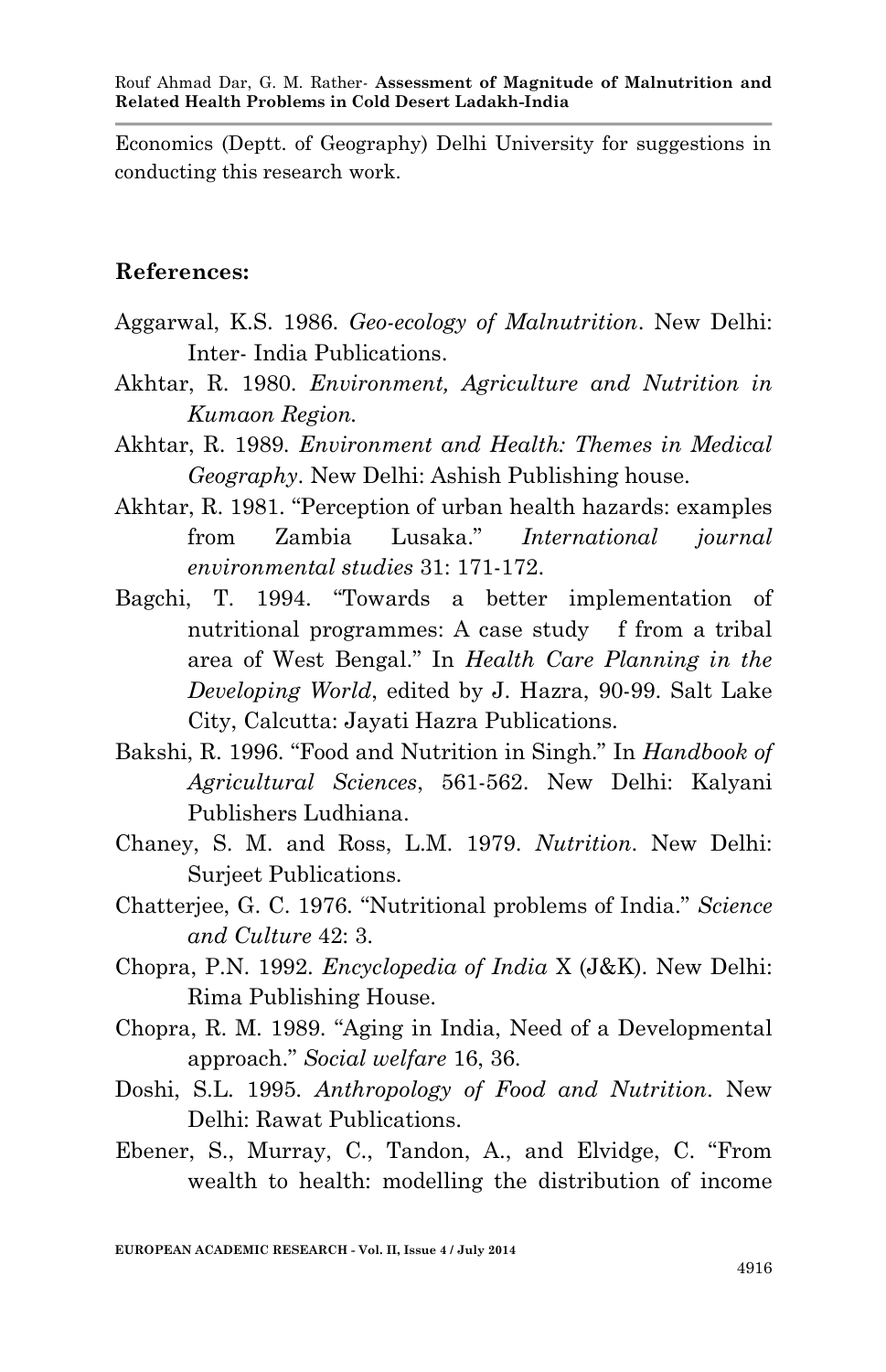per capita at the sub-national level using night-time light imagery."

- Fleck, H. 1981. *Introduction to Nutrition*. London: Macmillan Publishing Company.
- Food and Agriculture Organization of the United Nations. 2004. "Undernourishment around the world." In *The state of food insecurity in the world 2004*. Rome: The Organization.
- Gopalan, C. and Raghavan. 1990. *Nutritive value of India in food*. National Institute of Nutritional (ICMR), Hyderabad (India).
- Gopalan, C. et al. 1989. *Nutritive Value of Indian Foods*. National Institute of Nutrition, Hyderabad.
- Grantham. 1999. "Effects of Health and Nutrition on Cognitive and Behavioural Development in Children in the First Three Years of Life." *Food and Nutrition Bulletin* 20 (1): 53-75.
- Henriets, F. 1981. *Introduction to nutrition*. 4th ed. London: Macmillian Publishing Co. Inc., 10.
- Hussian, M. 2008. *Systematic Agricultural Geography*. Jawarhar Nagar, Jaipur, India: Rawat Publications, 309.
- ICMR. 1999. *Nutrient Requirement and Recommended Dietary Allowances for Indians*. National Institute of Nutrition, Hyderabad, 36-37.
- ICMR. 2009. Reprinted. *Nutrient Requirement and Recommended Dietary Allowance for Indians*. National Institute of Nutrition, Hyderabad.
- Jeffery, R. 1988. *The Politics of Health in India.* London: University of California Press, 131.
- Jina, P.S. 1996. *Ladakh: the Land & The People*. New Delhi: Indus Publishing House.
- Kang, F. R. 1994. "Health environment and health care in Peoples Republic of China." In *Health and Development*,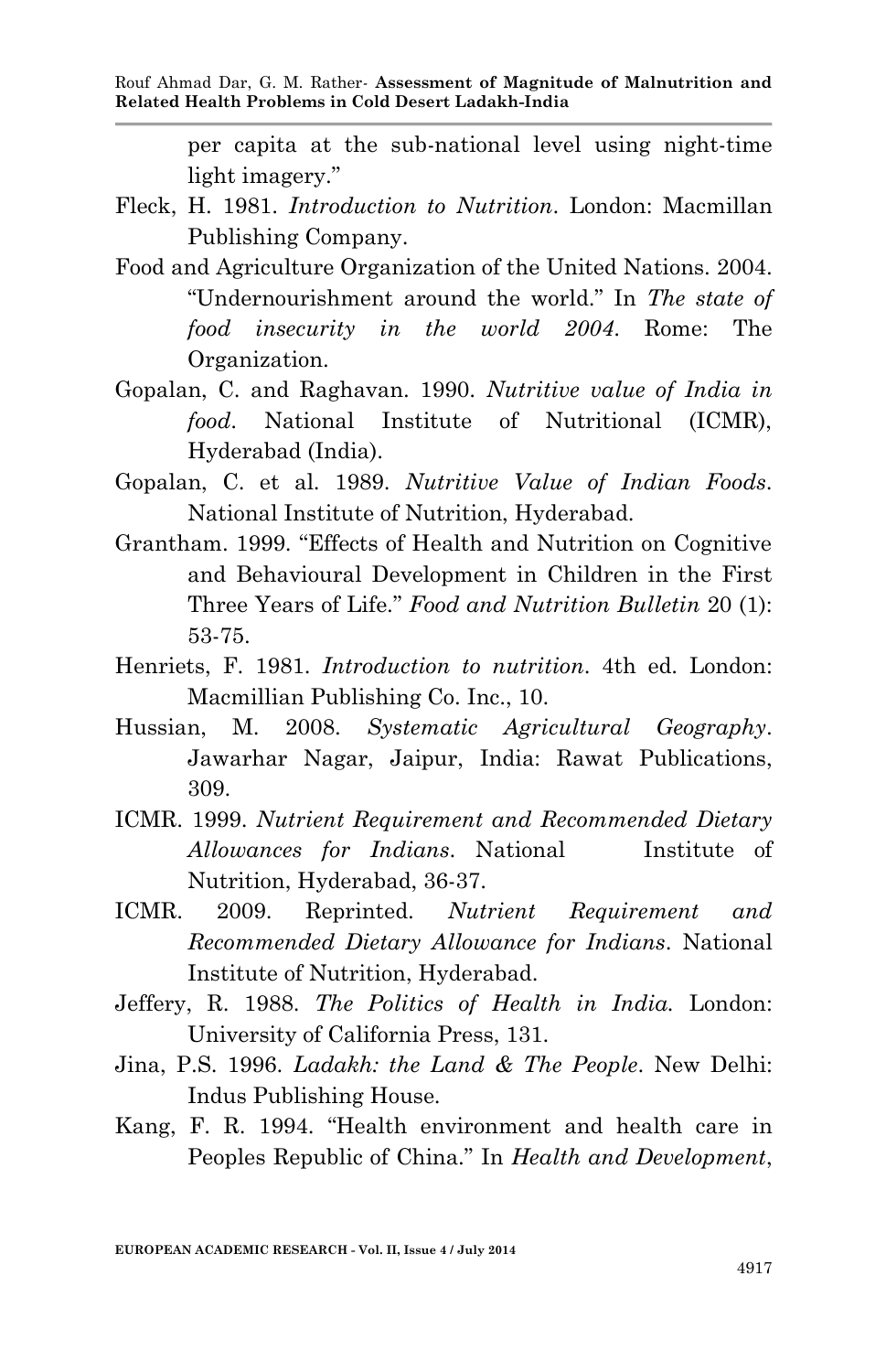edited by D. Phillips and Y. Verhasselt, 262 – 263. London: Routledge Publications.

Levison, F. James. 1974. *An Economic Analysis of Malnutrition Among young children in Rural India.* Vol. 1. New Delhi: Marwah Publications, 65.

McCarrison. 1921. *Studies on deficiency diseases*. Oxford Medical Publication.

- Mishra, R. P. 1985. "Nutrition and health in India AD 1950 2000." In *Geographical Aspects of Health and Disease in India*, edited by R. Akhtar and A. T. A Learmonth. New Delhi: Concept Publishing Company, 247 – 248.
- Nath, S. 1997. *Nutritional Anthropology.* New Delhi: Ashtan Prakasham, 1-2, 20.
- Pandit, M.A. 1997. *Ladakh Land of Possessive Powers and Charm*. Srinagar: Gulshan Publishers.
- Patwardhan, V.N. 1966. *Geographic Distribution of Malnutrition.* Toronto: Pergamon Press. Vol. 1.
- Paul, S. 1978. *Nutrition*. Morsons Publishers Ltd, Welling Borough.
- Pelto, G.H. et al. 1991. "Household size, food intake and anthropometric Status of School-age children in a highland Mexican area." *Soc. Sci. Med*. 33(10): 1135-40.
- Roa, B. S. Narasinga. 1974. "Nutrient Delivery Strategies to Combat Malnutrition in India." *Indian journal of Nutrition and Dietetics* 36: 153.
- Sachar, P. K. and Gill, P. J. S. 1993. "Development and urbanization, its Implication for childhood malnutrition." In *Urban Health Systems*, edited by P. K. Umashambar and G. K. Mishra. New Delhi: Reliance Publishing House, 24.
- Sagwal, S.S. 1991. *Ladakh- Ecology & Environment*. New Delhi: Ashish Publishing House, 118.
- Schofield, C. and Ashworth, A. 1996. "Why have mortality rates for severe malnutrition remained so high?" *Bull World Health Organ* 74: 223-9.